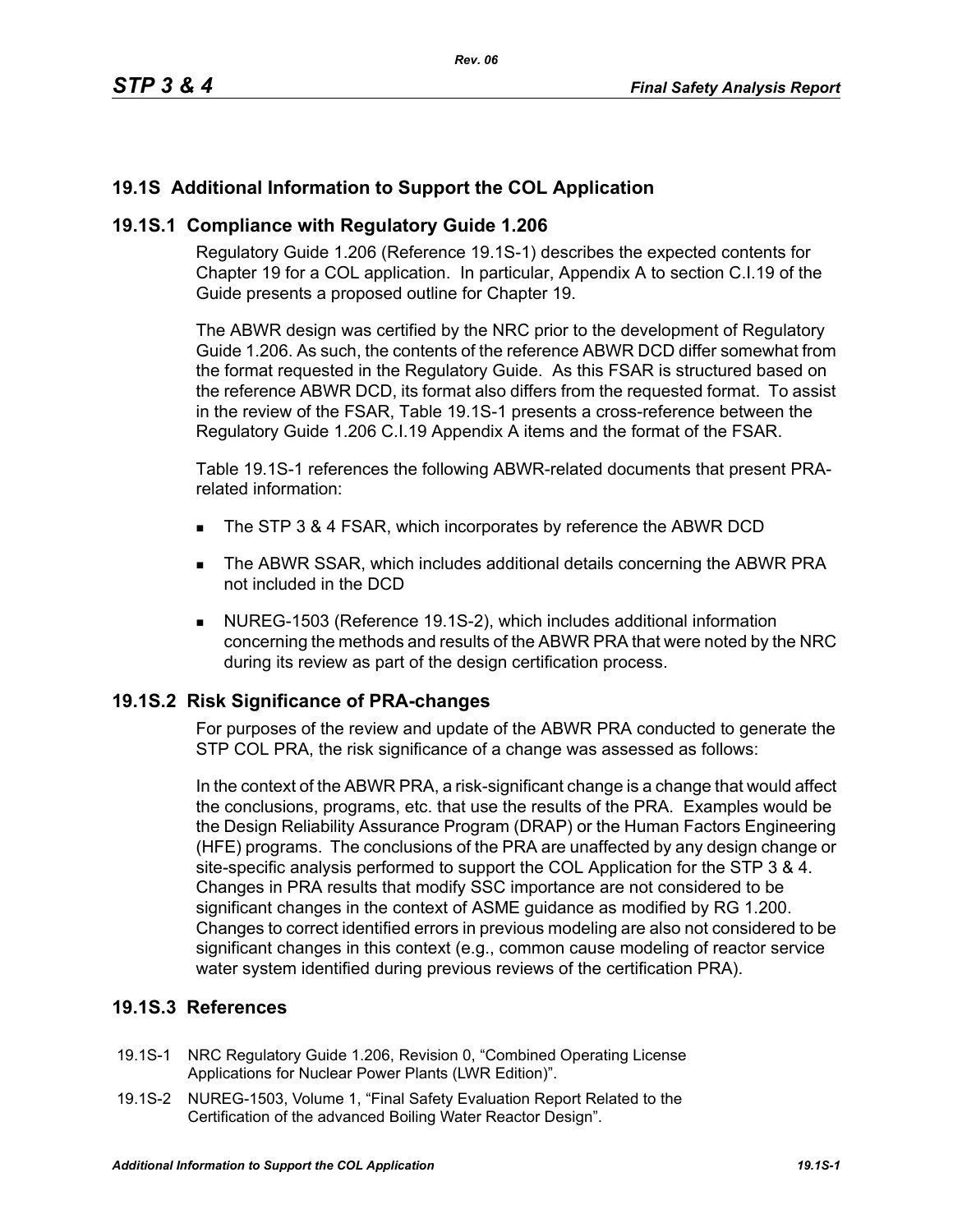|                                                                 |                                                         | Table 19.1S-1 Cross-Reference to Regulatory Guide 1.206 Requirements                                                                                                                                                 |                                                                                                                                                                                                                                                                                                                                                                                                                                                                                                                                                                          |  |
|-----------------------------------------------------------------|---------------------------------------------------------|----------------------------------------------------------------------------------------------------------------------------------------------------------------------------------------------------------------------|--------------------------------------------------------------------------------------------------------------------------------------------------------------------------------------------------------------------------------------------------------------------------------------------------------------------------------------------------------------------------------------------------------------------------------------------------------------------------------------------------------------------------------------------------------------------------|--|
| <b>FSAR</b><br>Chapter /<br><b>Section</b>                      | <b>Chapter/Section Title</b><br>R.G. 1.206 Requirements |                                                                                                                                                                                                                      | <b>Location Within the ABWR-related PRA Documents</b>                                                                                                                                                                                                                                                                                                                                                                                                                                                                                                                    |  |
| 19.0<br>PROBABILISTIC RISK<br>ASSESSMENT AND<br>SEVERE ACCIDENT |                                                         | Describe the purpose and objectives of the<br>plant-specific PRA and severe accident<br>evaluations.                                                                                                                 | SSAR/FSAR 19.1, 19.2                                                                                                                                                                                                                                                                                                                                                                                                                                                                                                                                                     |  |
|                                                                 | <b>EVALUATION</b>                                       | Address the requirements in 10 CFR Part 52<br>and 10 CFR Part 50, as well as the related<br>Commission policies and positions.                                                                                       | <b>SSAR/FSAR 19.6, 19A</b>                                                                                                                                                                                                                                                                                                                                                                                                                                                                                                                                               |  |
|                                                                 |                                                         | Address the objectives identified in Section<br>C.I.19.2 of RG 1.206                                                                                                                                                 | SSAR/FSAR 19.8, 19D.7, 19.6.2, 19.6.8, 19.8, STP COLA<br>update, 19.7, 19.11 The commitment for the PRA<br>Maintenance and Upgrade Program which is based on the<br>STP Unit 1 & 2 program. This program already supports the<br>regulatory oversight processes [e.g., Mitigating Systems<br>Performance Index (MSPI), Significance Determination<br>Process (SDP)], applications associated with plant<br>operations (e.g., technical specifications, reliability<br>assurance, human factors, Maintenance Rule) and several<br>significant risk-informed applications. |  |
|                                                                 |                                                         | Identify the structure of Chapter 19                                                                                                                                                                                 | SSAR/FSAR 19.1.2                                                                                                                                                                                                                                                                                                                                                                                                                                                                                                                                                         |  |
| 19.1                                                            | <b>Probabilistic Risk</b><br>Assessment                 | Identify the specific PRA information that is<br>docketed (i.e., included in the application), as<br>opposed to information that is retained by the<br>applicant, but available to support NRC reviews<br>and audits | SSAR/FSAR 19.1.2                                                                                                                                                                                                                                                                                                                                                                                                                                                                                                                                                         |  |
| 19.1.1                                                          | Uses and Applications of<br>the PRA                     | N/A                                                                                                                                                                                                                  |                                                                                                                                                                                                                                                                                                                                                                                                                                                                                                                                                                          |  |
| 19.1.1.1                                                        | Design Phase                                            | Describe the use of the PRA in the design<br>phase (through design certification, as<br>appropriate)                                                                                                                 | SSAR/FSAR 19.7, 19.10, 19.13                                                                                                                                                                                                                                                                                                                                                                                                                                                                                                                                             |  |
|                                                                 |                                                         | Include FSAR cross-references to specific<br>program descriptions, as appropriate                                                                                                                                    | SSAR/FSAR 19.4                                                                                                                                                                                                                                                                                                                                                                                                                                                                                                                                                           |  |
| 19.1.1.2                                                        | <b>COL Application Phase</b>                            | N/A                                                                                                                                                                                                                  |                                                                                                                                                                                                                                                                                                                                                                                                                                                                                                                                                                          |  |
|                                                                 |                                                         |                                                                                                                                                                                                                      |                                                                                                                                                                                                                                                                                                                                                                                                                                                                                                                                                                          |  |

*Rev. 06*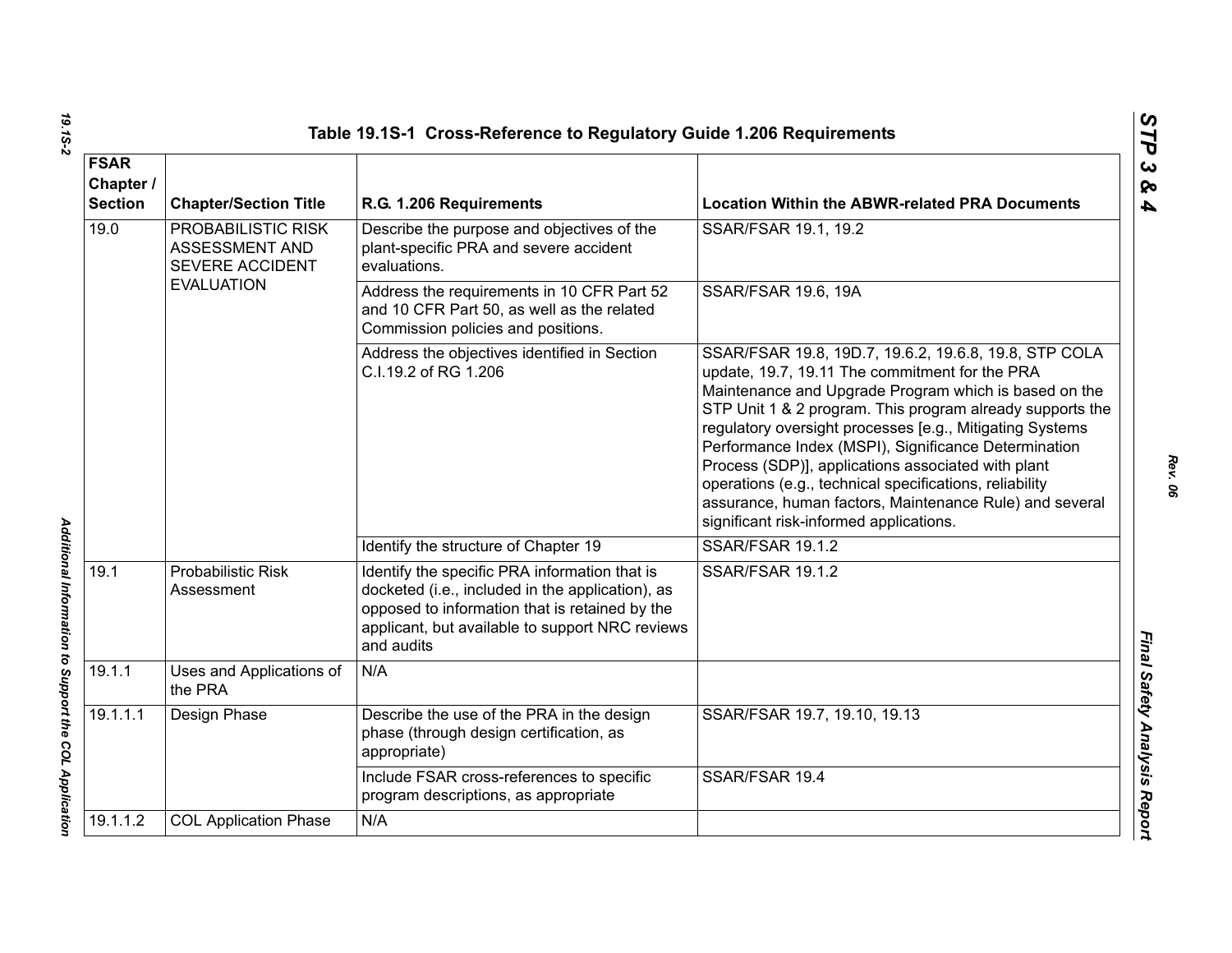| <b>FSAR</b><br>Chapter /<br><b>Section</b> | <b>Chapter/Section Title</b>                  | R.G. 1.206 Requirements                                                                                                                                                                                  | <b>Location Within the ABWR-related PRA Documents</b>                                                                                                             |
|--------------------------------------------|-----------------------------------------------|----------------------------------------------------------------------------------------------------------------------------------------------------------------------------------------------------------|-------------------------------------------------------------------------------------------------------------------------------------------------------------------|
| 19.1.1.2.1                                 | Use of PRA in Support of<br>Licensee Programs | Describe the use of the PRA in the COL<br>application phase, and specifically, its use in<br>support of other licensee programs (e.g., human<br>factors program, severe accident management<br>program). | The PRA was reviewed and updated for site-specific<br>features and design refinements as well as providing input<br>to the DRAP, ORAP and HFE programs. See below |
|                                            |                                               | Include FSAR cross-references to specific<br>program descriptions, as appropriate                                                                                                                        | SSAR/FSAR 17.4 DRAP, 17.6 ORAP<br>SSAR/FSAR 18.3.3, 18H1 HFE<br>SSAR/FSAR 19D.7, 19.11                                                                            |
|                                            | 19.1.1.2.2   Risk-Informed<br>Applications    | Identify and describe specific risk-informed<br>applications being implemented during the COL<br>application phase                                                                                       | N/A. No risk-informed applications are submitted at this<br>stage                                                                                                 |
|                                            |                                               | Include FSAR cross-references to specific<br>program descriptions (e.g., 10 CFR 50.69<br>implementation, NFPA-806 implementation), as<br>appropriate                                                     | N/A. No risk-informed applications are submitted at this<br>stage                                                                                                 |
| 19.1.1.3                                   | <b>Construction Phase</b>                     | Describe the use of the PRA in the construction<br>phase (from issuance of the COL up to initial<br>fuel loading).                                                                                       | SSAR/FSAR 17.4 DRAP                                                                                                                                               |
|                                            |                                               | Include FSAR cross-references to specific<br>program descriptions, as appropriate                                                                                                                        | SSAR/FSAR 17.4 DRAP                                                                                                                                               |
| 19.1.1.3.1                                 | Use of PRA in Support of<br>Licensee Programs | Describe the use of the PRA in the construction<br>phase to support of other licensee programs<br>(e.g., human factors program).                                                                         | FSAR 18.3.3, 18H HFE                                                                                                                                              |
|                                            |                                               | Include FSAR cross-references to specific<br>program descriptions, as appropriate                                                                                                                        | FSAR 18.3.3, 18H HFE                                                                                                                                              |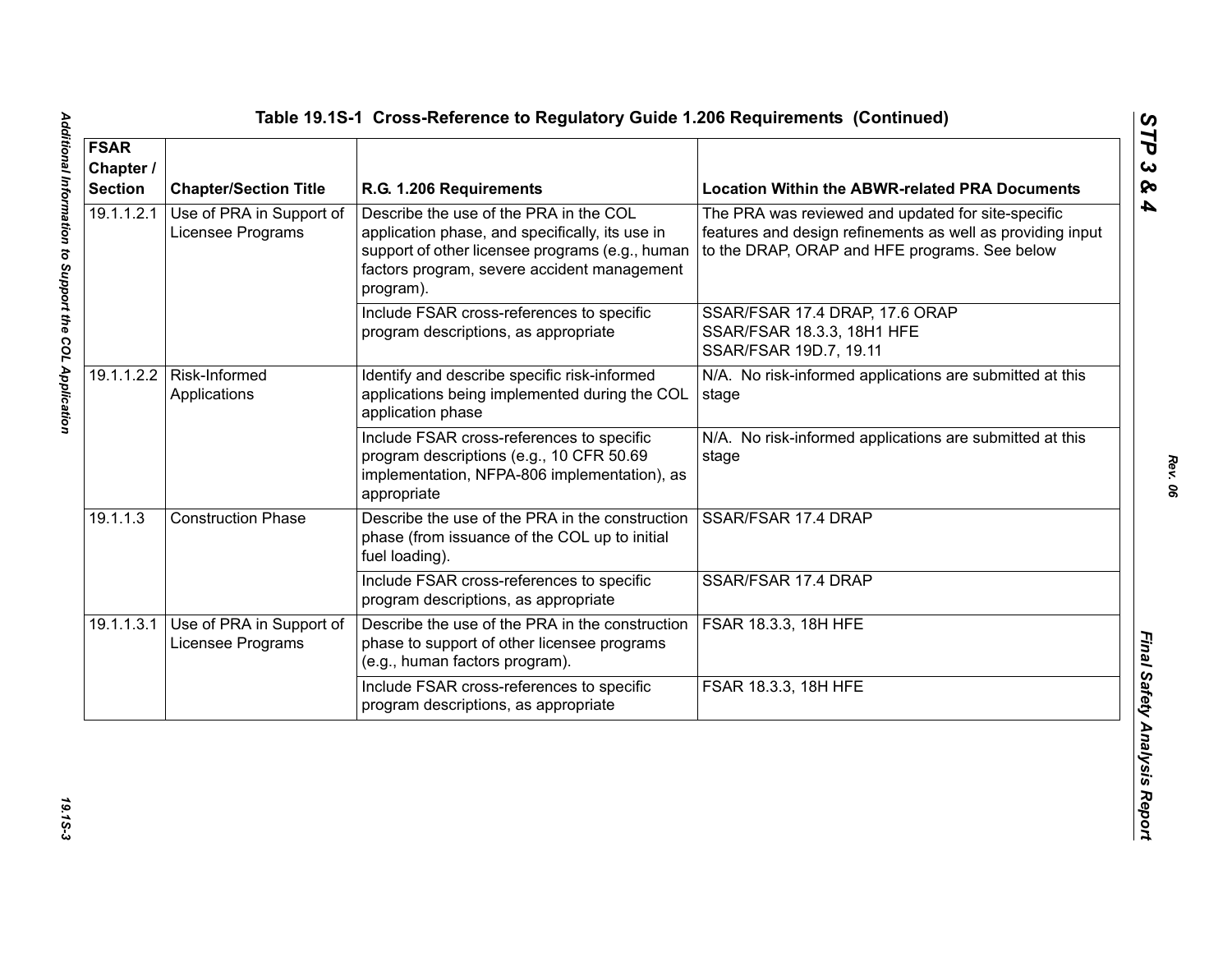| <b>FSAR</b><br>Chapter /<br><b>Section</b> | <b>Chapter/Section Title</b>                  | R.G. 1.206 Requirements                                                                                                                                                                                                                            | <b>Location Within the ABWR-related PRA Documents</b>             |
|--------------------------------------------|-----------------------------------------------|----------------------------------------------------------------------------------------------------------------------------------------------------------------------------------------------------------------------------------------------------|-------------------------------------------------------------------|
| 19.1.1.3.2                                 | Risk-Informed<br>Applications                 | Identify and describe specific risk-informed<br>applications that will be implemented during the<br>construction phase                                                                                                                             | N/A at COL Application Stage                                      |
|                                            |                                               | Include FSAR cross-references to specific<br>program descriptions (e.g., 10 CFR 50.69<br>implementation, NFPA-806 implementation), as<br>appropriate.                                                                                              | N/A at COL Application Stage                                      |
| 19.1.1.4                                   | <b>Operational Phase</b>                      | Describe the use of the PRA during plant<br>operations (commencing with initial fuel loading<br>and continuing through plant commercial<br>operation).                                                                                             | FSAR 17.6 Maintenance Rule                                        |
|                                            |                                               | Include FSAR cross-references to specific<br>program descriptions, as appropriate                                                                                                                                                                  | FSAR 17.6 Maintenance Rule                                        |
| 19.1.1.4.1                                 | Use of PRA in Support of<br>Licensee Programs | Describe the use of the PRA during plant<br>operations to support of other licensee<br>programs (e.g., Maintenance Rule, interface<br>with the ROP, reliability assurance program,<br>human factors program, severe accident<br>management program | FSAR 17.4 Reliability Assurance Program, 17.6<br>Maintenance Rule |
|                                            |                                               | Include FSAR cross-references to specific<br>program descriptions, as appropriate                                                                                                                                                                  | FSAR 17.4 Reliability Assurance Program, 17.6<br>Maintenance Rule |
| 19.1.1.4.2                                 | Risk-Informed<br>Applications                 | Identify and describe specific risk-informed<br>applications that have been implemented during<br>the operational phase                                                                                                                            | N/A at COL Application Stage                                      |
|                                            |                                               | Include FSAR cross-references to specific<br>program descriptions (e.g., risk-informed ISI,<br>risk-informed IST, 10 CFR 50.69<br>implementation, NFPA-806 implementation), as<br>appropriate                                                      | N/A at COL Application Stage                                      |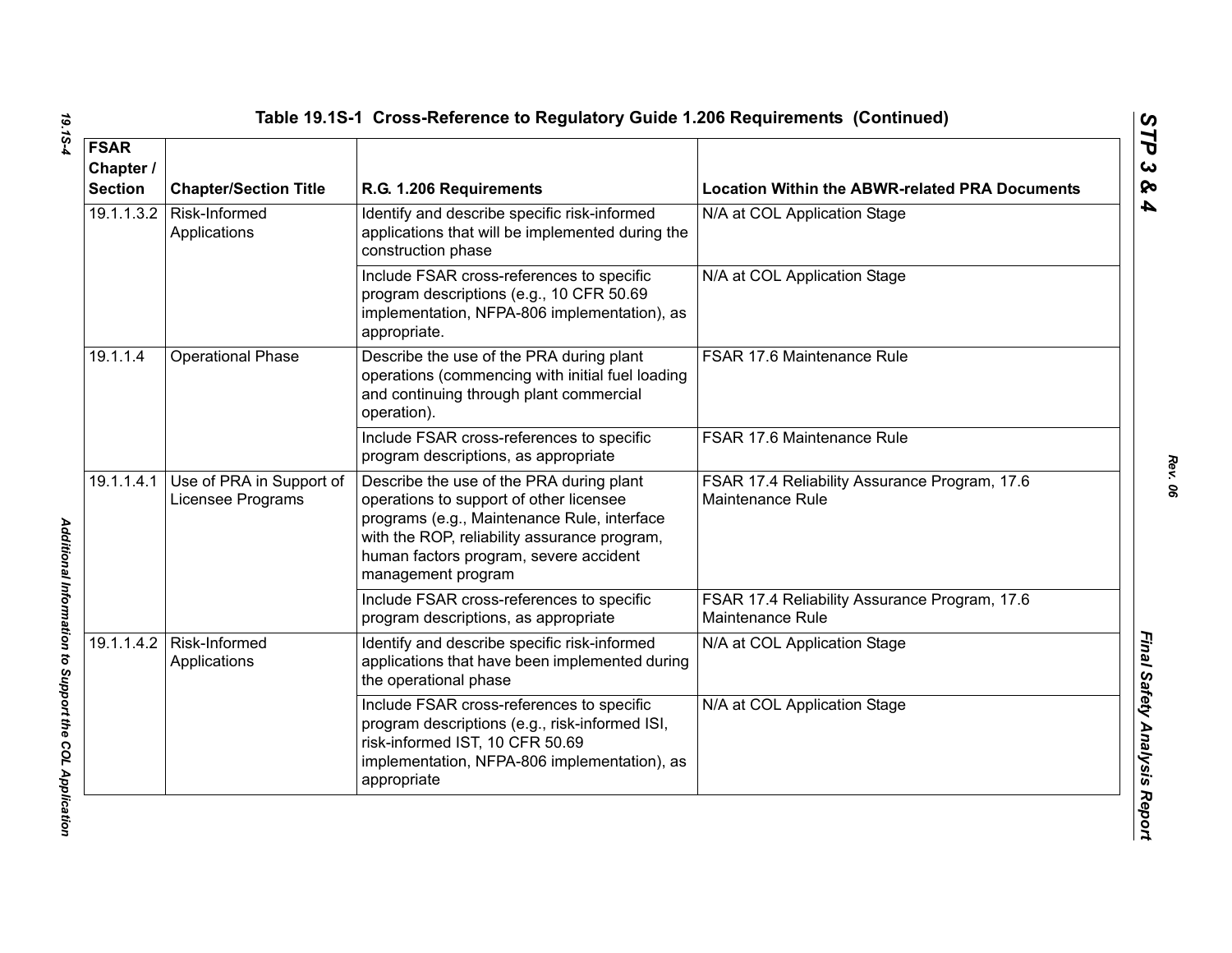| Table 19.1S-1 Cross-Reference to Regulatory Guide 1.206 Requirements (Continued) |                                                                                                                                           |                                                                                                                                                                                                                        |                                                       |  |
|----------------------------------------------------------------------------------|-------------------------------------------------------------------------------------------------------------------------------------------|------------------------------------------------------------------------------------------------------------------------------------------------------------------------------------------------------------------------|-------------------------------------------------------|--|
| <b>FSAR</b><br>Chapter /<br><b>Section</b>                                       | <b>Chapter/Section Title</b><br>R.G. 1.206 Requirements                                                                                   |                                                                                                                                                                                                                        | <b>Location Within the ABWR-related PRA Documents</b> |  |
| 19.1.2                                                                           | Quality of the PRA                                                                                                                        | Discuss the quality of the PRA in the context of<br>its uses and the risk-informed applications<br>identified in Section 19.1.1                                                                                        | NUREG-1503 19.1.4                                     |  |
| 19.1.2.1                                                                         | PRA Scope                                                                                                                                 | Describe the scope of the PRA as discussed in<br>Section C.I.19.3                                                                                                                                                      | SSAR/FSAR 19.7, 19.10, 19.13                          |  |
| 19.1.2.2                                                                         | <b>PRA Level of Detail</b>                                                                                                                | Characterize the PRA's level of detail as<br>discussed in Section C.I.19.4                                                                                                                                             | <b>SSAR/FSAR 19.2.3</b>                               |  |
| 19.1.2.3                                                                         | <b>PRA Technical Adequacy</b>                                                                                                             | Describe the technical adequacy of the PRA as<br>discussed in Section C.I.19.5                                                                                                                                         | NUREG-1503 19.1.3.9.1                                 |  |
| 19.1.2.4                                                                         | PRA Maintenance and<br>Upgrade                                                                                                            | Describe the PRA maintenance and upgrading<br>program as discussed in Section C.I.19.7.                                                                                                                                | <b>FSAR 19.4S</b>                                     |  |
| 19.1.3                                                                           | Special<br>Design/Operational<br>Features                                                                                                 | Address the design and operational features<br>intended to improve plant safety, thus reducing<br>risk when compared to currently operating<br>nuclear power plants                                                    | SSAR/FSAR 19.7, 19.8                                  |  |
| 19.1.3.1                                                                         | Design/Operational<br><b>Features for Preventing</b><br>Core Damage                                                                       | Describe the key preventive features that are<br>intended to minimize initiation of plant<br>transients, arrest the progression of plant<br>transients once they start, and prevent severe<br>accidents (core damage). | SSAR/FSAR 19.6.2, 19.6.7, 19.6.3, 19.8                |  |
| 19.1.3.2                                                                         | Design/Operational<br>Features for Mitigating the<br><b>Consequences of Core</b><br>Damage and Preventing<br>Releases from<br>Containment | Describe the key mitigative features that are<br>intended to arrest progression of the core<br>damage event and maintain the integrity of the<br>reactor vessel and containment pressure<br>boundary                   | SSAR/FSAR 19.6.3                                      |  |
| 19.1.3.3                                                                         | Design/Operational<br>Features for Mitigating the<br>Consequences of<br>Releases from<br>Containment                                      | Describe the mitigating features that are<br>intended to terminate releases from containment<br>and minimize offsite doses/consequences                                                                                | SSAR/FSAR 19E.2.8.1, 19E.2.8.1.7                      |  |

*STP 3 & 4*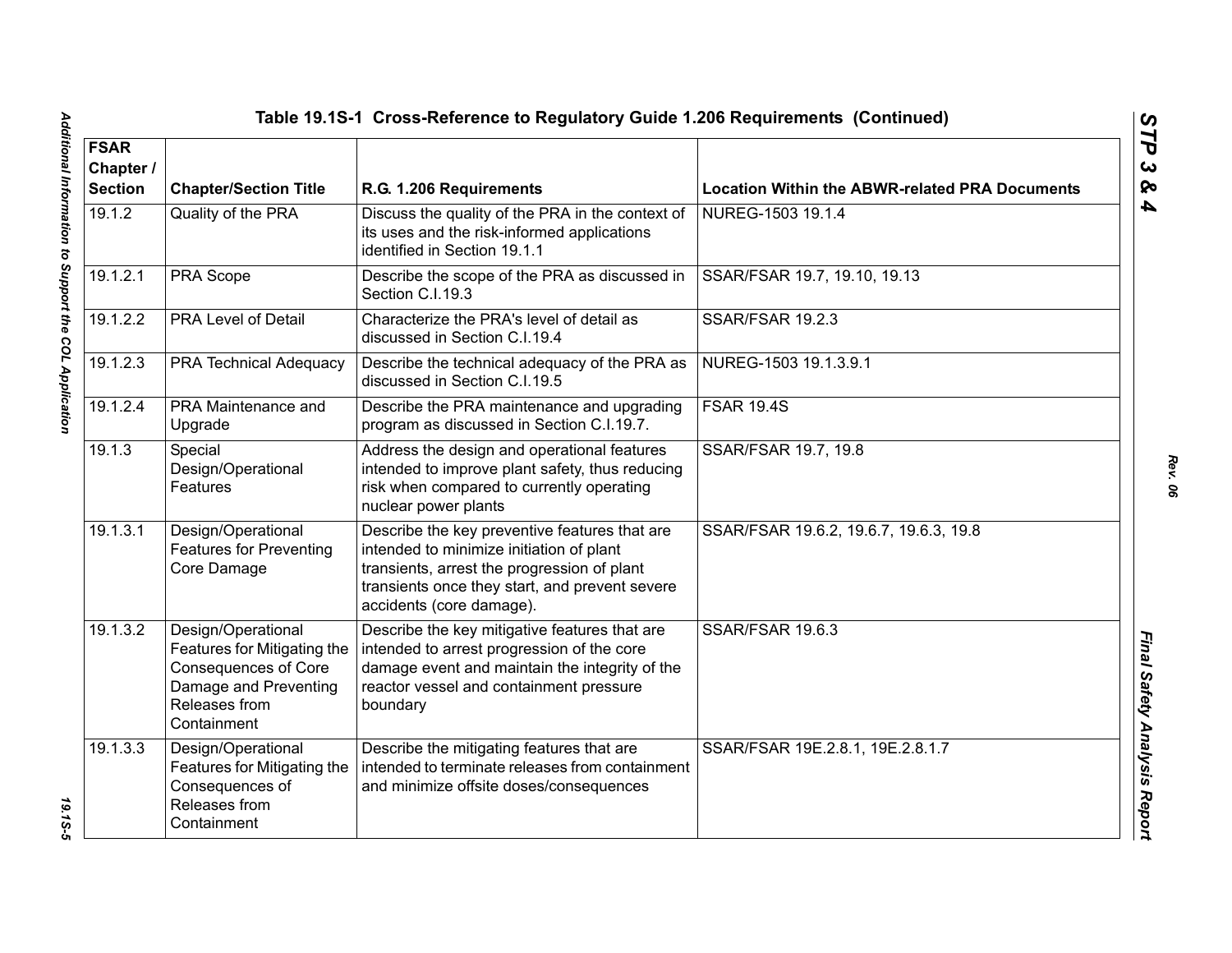| 19.1.3.4<br>Uses of the PRA in the<br>Identify features and requirements introduced to<br>SSAR/FSAR 19.8. 19.7<br>reduce or eliminate the known weaknesses/<br><b>Design Process</b><br>vulnerabilities in current reactor designs<br>SSAR/FSAR 19. 11, 19.7.1, 19B.2.35<br>Indicate the effect of new design features and<br>operational strategies on plant risk<br>Identify PRA-based insights and assumptions<br>SSAR/FSAR 19.8, 19.11<br>used to develop design requirements<br>19.1.4<br>Safety Insights from the<br>Describe the internal events PRA for operations<br>See subsections below<br>Internal Events PRA for<br>at power, including its results<br><b>Operations at Power</b><br>Organize the information as indicated in<br>See subsections below<br>Sections 19.1.4.1 and 19.1.4.2 below<br>19.1.4.1<br>Level 1 Internal Events<br>Describe the Level 1 internal events PRA for<br>See subsections below<br>PRA for Operations at<br>operations at power, including its results<br>Power<br>Organize the information as indicated in<br>See subsections below<br>Sections 19.1.4.1.1 and 19.1.4.1.2 below | <b>FSAR</b><br>Chapter /<br><b>Section</b> | <b>Chapter/Section Title</b> | R.G. 1.206 Requirements | <b>Location Within the ABWR-related PRA Documents</b> |
|-------------------------------------------------------------------------------------------------------------------------------------------------------------------------------------------------------------------------------------------------------------------------------------------------------------------------------------------------------------------------------------------------------------------------------------------------------------------------------------------------------------------------------------------------------------------------------------------------------------------------------------------------------------------------------------------------------------------------------------------------------------------------------------------------------------------------------------------------------------------------------------------------------------------------------------------------------------------------------------------------------------------------------------------------------------------------------------------------------------------------------|--------------------------------------------|------------------------------|-------------------------|-------------------------------------------------------|
|                                                                                                                                                                                                                                                                                                                                                                                                                                                                                                                                                                                                                                                                                                                                                                                                                                                                                                                                                                                                                                                                                                                               |                                            |                              |                         |                                                       |
|                                                                                                                                                                                                                                                                                                                                                                                                                                                                                                                                                                                                                                                                                                                                                                                                                                                                                                                                                                                                                                                                                                                               |                                            |                              |                         |                                                       |
|                                                                                                                                                                                                                                                                                                                                                                                                                                                                                                                                                                                                                                                                                                                                                                                                                                                                                                                                                                                                                                                                                                                               |                                            |                              |                         |                                                       |
|                                                                                                                                                                                                                                                                                                                                                                                                                                                                                                                                                                                                                                                                                                                                                                                                                                                                                                                                                                                                                                                                                                                               |                                            |                              |                         |                                                       |
|                                                                                                                                                                                                                                                                                                                                                                                                                                                                                                                                                                                                                                                                                                                                                                                                                                                                                                                                                                                                                                                                                                                               |                                            |                              |                         |                                                       |
|                                                                                                                                                                                                                                                                                                                                                                                                                                                                                                                                                                                                                                                                                                                                                                                                                                                                                                                                                                                                                                                                                                                               |                                            |                              |                         |                                                       |
|                                                                                                                                                                                                                                                                                                                                                                                                                                                                                                                                                                                                                                                                                                                                                                                                                                                                                                                                                                                                                                                                                                                               |                                            |                              |                         |                                                       |
|                                                                                                                                                                                                                                                                                                                                                                                                                                                                                                                                                                                                                                                                                                                                                                                                                                                                                                                                                                                                                                                                                                                               |                                            |                              |                         |                                                       |

19.15-6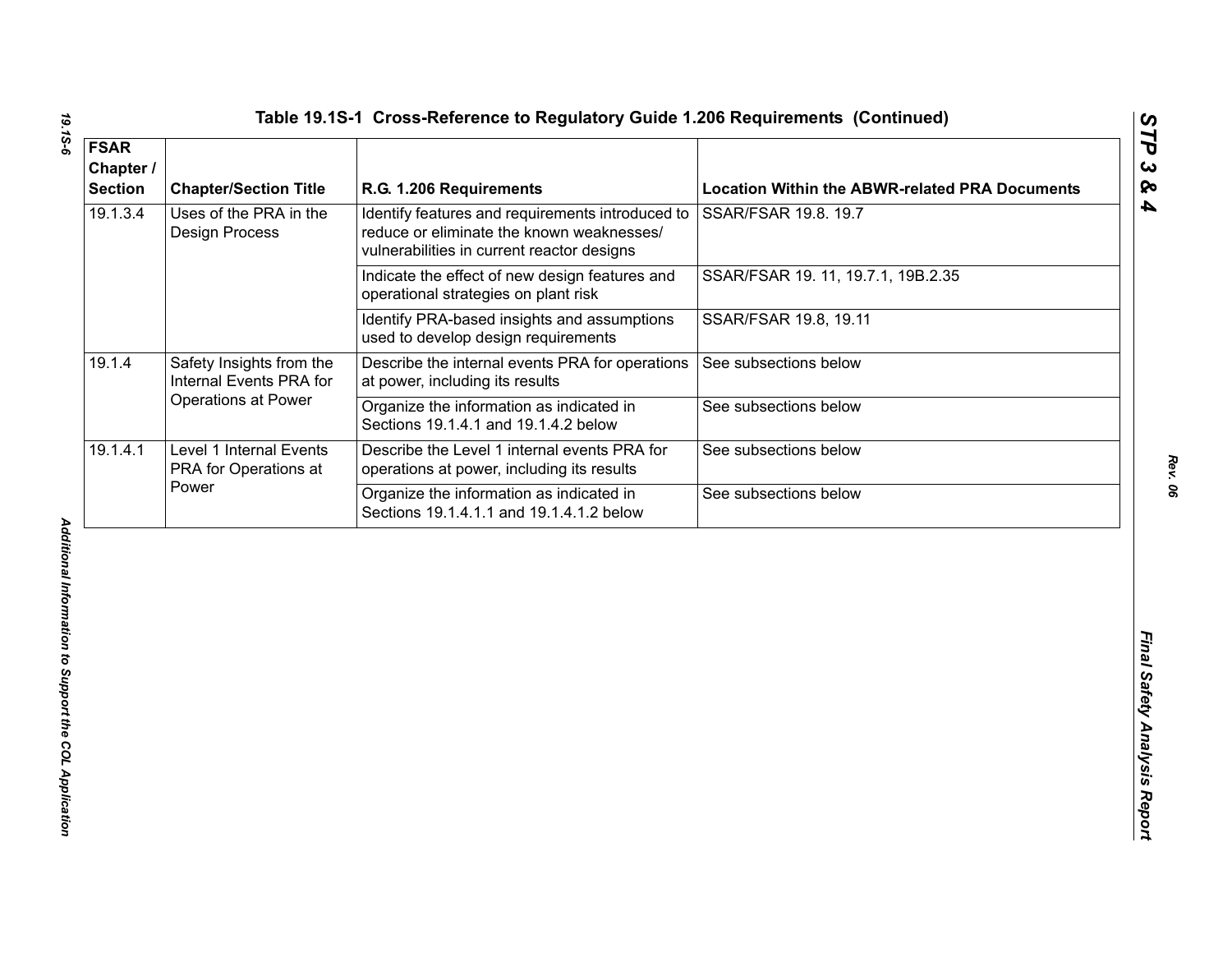| <b>FSAR</b><br>Chapter /<br><b>Section</b> | <b>Chapter/Section Title</b>                                 | R.G. 1.206 Requirements                                                                                                                                                                                                                                                                                                              | <b>Location Within the ABWR-related PRA Documents</b>                                        |
|--------------------------------------------|--------------------------------------------------------------|--------------------------------------------------------------------------------------------------------------------------------------------------------------------------------------------------------------------------------------------------------------------------------------------------------------------------------------|----------------------------------------------------------------------------------------------|
| 19.1.4.1.1                                 | Description of the Level I<br>PRA for Operations at<br>Power | Describe the methodology used to develop the<br>Level 1 PRA model (e.g., fault tree linking, large<br>event tree and small fault tree approach, etc.).                                                                                                                                                                               | SSAR/FSAR 19.2                                                                               |
|                                            |                                                              | List the internal initiating events (including<br>internal floods) that are addressed in the PRA                                                                                                                                                                                                                                     | SSAR/FSAR 19.3.1.1, SSAR 19D.3, SSAR/FSAR 19R                                                |
|                                            |                                                              | List the success criteria used to delineate<br>accident sequences, discuss how they were<br>determined, and identify any T-H codes used                                                                                                                                                                                              | SSAR/FSAR 19.2, 19.3.1.3.1, 19.5, 19E.1, 19E.2, 19EA,<br>19EB, 19EC, 19ED, SSAR 19D.4, 19D.5 |
|                                            |                                                              | Summarize the accident sequences modeled in<br>the PRA                                                                                                                                                                                                                                                                               | SSAR 19D.4, SSAR/FSAR 19R                                                                    |
|                                            |                                                              | Identify the source of all numerical data<br>(initiating event frequencies, component failure<br>rates, equipment unavailabilities due to test or<br>maintenance, human error probabilities,<br>common-cause failure parameters, etc.),<br>especially for numerical data that is based on<br>expert judgement or expert elicitation. | SSAR 19D.3, 19D.6, 19D.7, 19D.8, SSAR/FSAR 19R                                               |
|                                            |                                                              | List the plant systems and associated functions<br>that are included in the PRA model, and identify<br>their interdependencies. One acceptable way to<br>provide dependency information is to include a<br>system dependency matrix                                                                                                  | SSAR 19D.6, SSAR/FSAR 19R                                                                    |
|                                            |                                                              | Identify the PRA software platform used to<br>construct the model                                                                                                                                                                                                                                                                    | SSAR 19D.2.3                                                                                 |
|                                            |                                                              | State the truncation frequency used to solve the<br>PRA model                                                                                                                                                                                                                                                                        | SSAR/FSAR 19D.10                                                                             |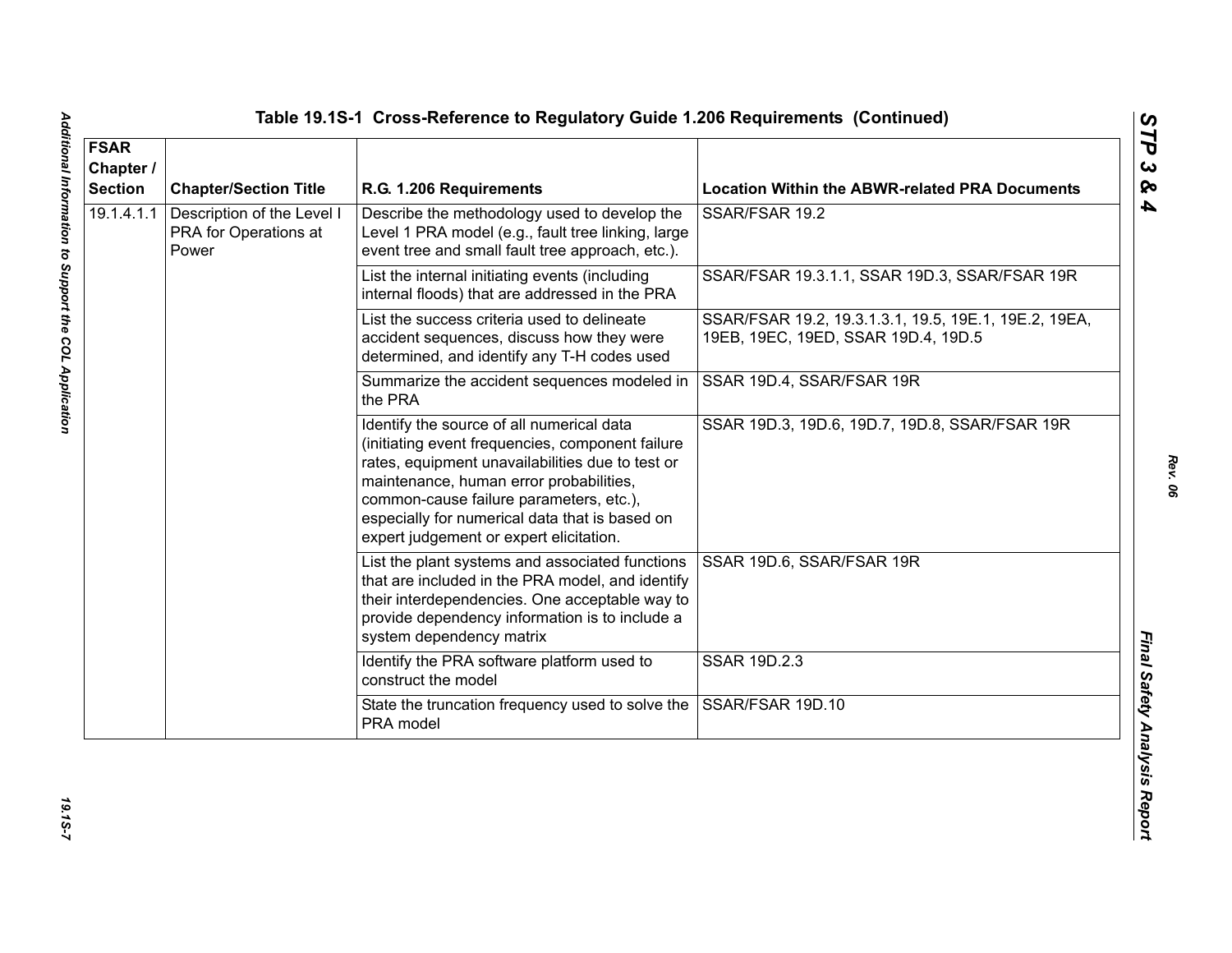| <b>FSAR</b><br>Chapter /<br><b>Section</b> | <b>Chapter/Section Title</b>                     | R.G. 1.206 Requirements                                                                                                                                                                                                    | <b>Location Within the ABWR-related PRA Documents</b>                                                                                |
|--------------------------------------------|--------------------------------------------------|----------------------------------------------------------------------------------------------------------------------------------------------------------------------------------------------------------------------------|--------------------------------------------------------------------------------------------------------------------------------------|
| 19.1.4.1.2                                 | Results from the Level I                         | Provide the total mean core-damage frequency                                                                                                                                                                               | SSAR 19.3.1.4, SSAR/FSAR 19R                                                                                                         |
|                                            | PRA for Operations at<br>Power                   | Describe the significant core damage<br>sequences, and provide their mean core-<br>damage frequencies                                                                                                                      | SSAR/FSAR 19.6.2, NUREG-1503 19.1.1,                                                                                                 |
|                                            |                                                  | Identify the significant internal initiating events,<br>and provide their percent contributions to the<br>total core-damage frequencies                                                                                    | SSAR/FSAR 19.3.1.4, 19R                                                                                                              |
|                                            |                                                  | Identify the significant functions, SSCs, and<br>operator actions, and provide their risk<br>achievement worths and Fussell-Vesely<br>importance measures) (or any other measures<br>used to determine risk significance). | SSAR 19D.7.6, SSAR/FSAR 19R, NUREG-1503 19.1.3.2.3<br>(Human Actions); SSAR/FSAR 19K, 19R, FSAR 19K,<br>NUREG-1503 19.1.3.2.5 (SSCs) |
|                                            |                                                  | Identify the PRA assumptions and PRA-based<br>insights                                                                                                                                                                     | SSAR/FSAR 19.2.3.1 and 19.10 (assumptions);<br>SSAR/FSAR 19.13 (insights)                                                            |
|                                            |                                                  | Discuss the results and insights from<br>importance, sensitivity, and uncertainty analyses                                                                                                                                 | SSAR/FSAR 19.13.5, NUREG-1503 19.1.3.2.5                                                                                             |
| 19.1.4.2                                   | Level 2 Internal Events<br>PRA for Operations at | Describe the Level 2 internal events PRA for<br>operations at power, including its results                                                                                                                                 | See subsections below                                                                                                                |
|                                            | Power                                            | Organize the information as indicated in<br>Sections 19.1.4.2.1 and 19.1.4.2.2 below                                                                                                                                       | See subsections below                                                                                                                |
|                                            |                                                  |                                                                                                                                                                                                                            |                                                                                                                                      |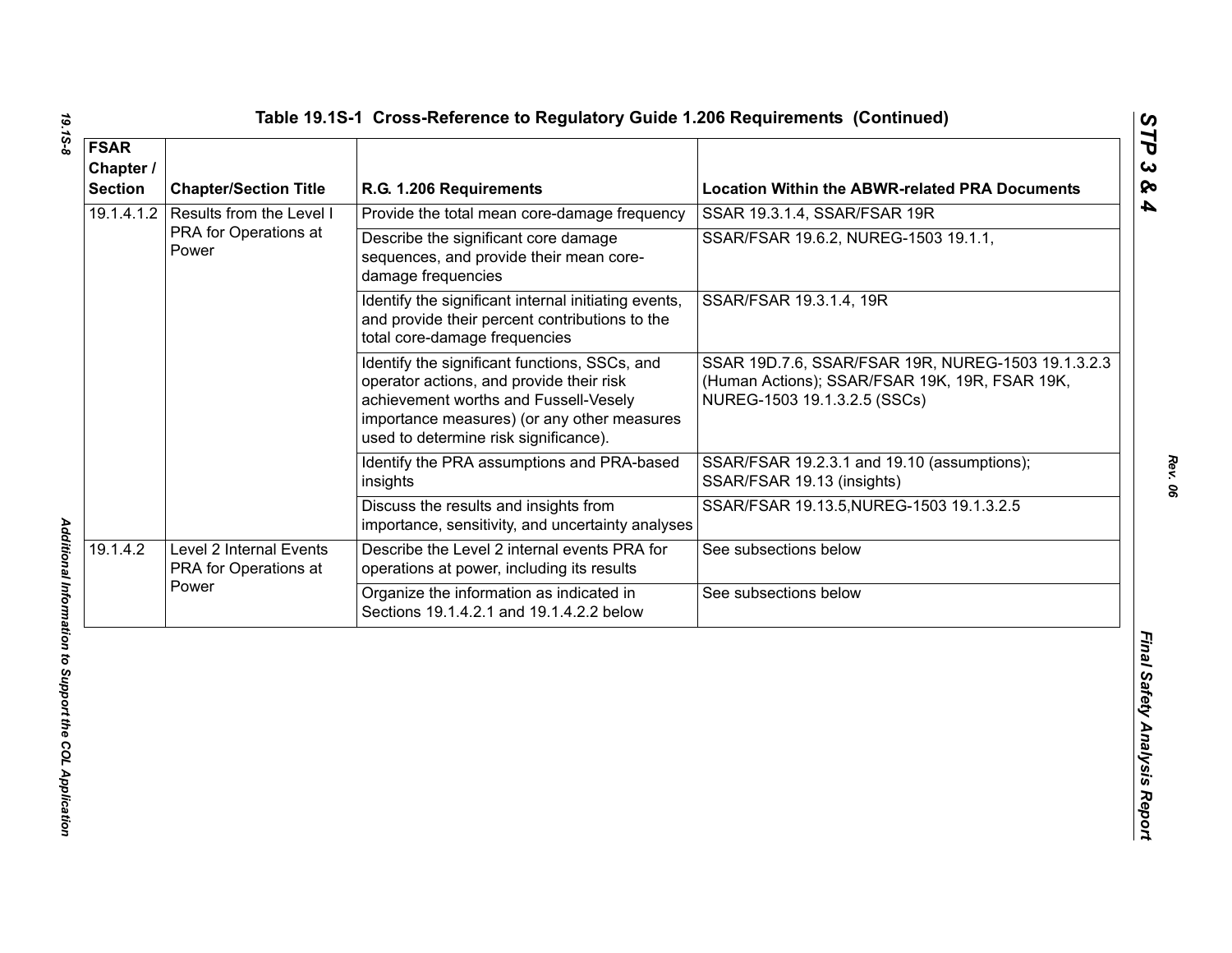| 19.1.4.2.1<br>Description of the Level 2<br>Discuss the interface with the core damage<br>PRA for Operations at<br>evaluation (Level I PRA).<br>Power<br>Describe the severe accident physical<br>processes/phenomena and modeling          | SSAR/FSAR 19.3.2, SSAR 19D.5<br>SSAR/FSAR 19.3.2.3, SSAR 19D.5 |
|---------------------------------------------------------------------------------------------------------------------------------------------------------------------------------------------------------------------------------------------|----------------------------------------------------------------|
|                                                                                                                                                                                                                                             |                                                                |
|                                                                                                                                                                                                                                             |                                                                |
| List the success criteria used to delineate<br>accident sequences, discuss how they were<br>determined, and identify any T-H codes used                                                                                                     | <b>SSAR 19D.5</b>                                              |
| Define the accident classes/release categories                                                                                                                                                                                              | SSAR/FSAR 19.3.2.2, SSAR 19D.5                                 |
| Characterize the containment ultimate pressure<br>capacity, and explain how it was determined,<br>and identify any computer codes used                                                                                                      | SSAR 19D.5 SSAR/FSAR 19FA, 19FB                                |
| List the plant systems and associated functions<br>that are included in the Level 2 PRA model, and<br>identify their interdependencies. One acceptable<br>way to provide dependency information is to<br>include a system dependency matrix | <b>SSAR 19D.5</b>                                              |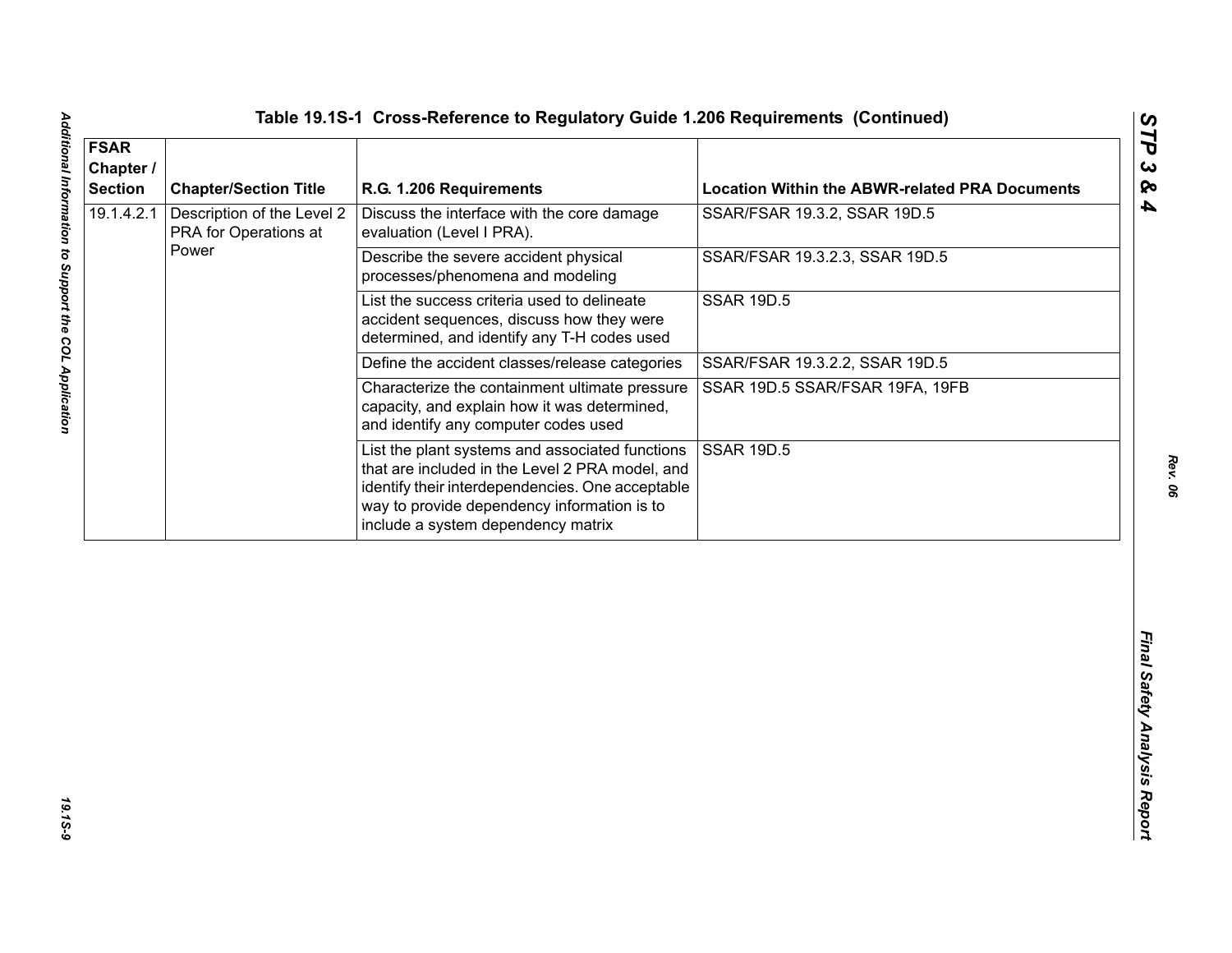| <b>FSAR</b><br>Chapter /<br><b>Section</b> | <b>Chapter/Section Title</b>                                         | R.G. 1.206 Requirements                                                                                                                                                                                                   | <b>Location Within the ABWR-related PRA Documents</b> |
|--------------------------------------------|----------------------------------------------------------------------|---------------------------------------------------------------------------------------------------------------------------------------------------------------------------------------------------------------------------|-------------------------------------------------------|
| 19.1.4.2.2                                 | Results from the Level 2<br>PRA for Operations at<br>Power           | Provide the total mean large release frequency<br>and total mean conditional containment failure<br>probability                                                                                                           | SSAR 19D.5, NUREG-1503 19.1.3.5                       |
|                                            |                                                                      | Describe the significant large release<br>sequences, and provide their mean release<br>frequencies                                                                                                                        | SSAR 19D.5, NUREG-1503 19.1.3.5                       |
|                                            |                                                                      | List the significant internal initiating events, and<br>provide their percent contributions to the total<br>large release frequency                                                                                       | SSAR 19D.5, NUREG-1503 19.1.3.5                       |
|                                            |                                                                      | Identify the significant functions, SSCs, and<br>operator actions, and provide their risk<br>achievement worths and Fussell-Vesely<br>importance measures (or any other measures<br>used to determine risk significance). | SSAR/FSAR 19.12, 19K, 19.8, SSAR 19D.7.4.5, 19D.7.7   |
|                                            |                                                                      | Characterize the containment performance                                                                                                                                                                                  | SSAR 19D.5, NUREG-1503 19.1.3.5                       |
|                                            |                                                                      | Identify the PRA assumptions and PRA-based<br>insights                                                                                                                                                                    | SSAR 19D.5, NUREG-1503 19.1.3.5                       |
|                                            |                                                                      | Discuss the results and insights from<br>importance, sensitivity, and uncertainty analyses                                                                                                                                | <b>SSAR 19D.5</b>                                     |
| 19.1.4.3                                   | Level 3 Internal Events<br>PRA for Operations at<br>Power (Optional) | Describe the Level 3 internal events PRA for<br>operations at power, including its results                                                                                                                                | See subsections below                                 |
|                                            |                                                                      | Organize the information as indicated in<br>Sections 19.1.4.3.1 and 19.1.4.3.2 below                                                                                                                                      | See subsections below                                 |

19.15-10

*Rev. 06*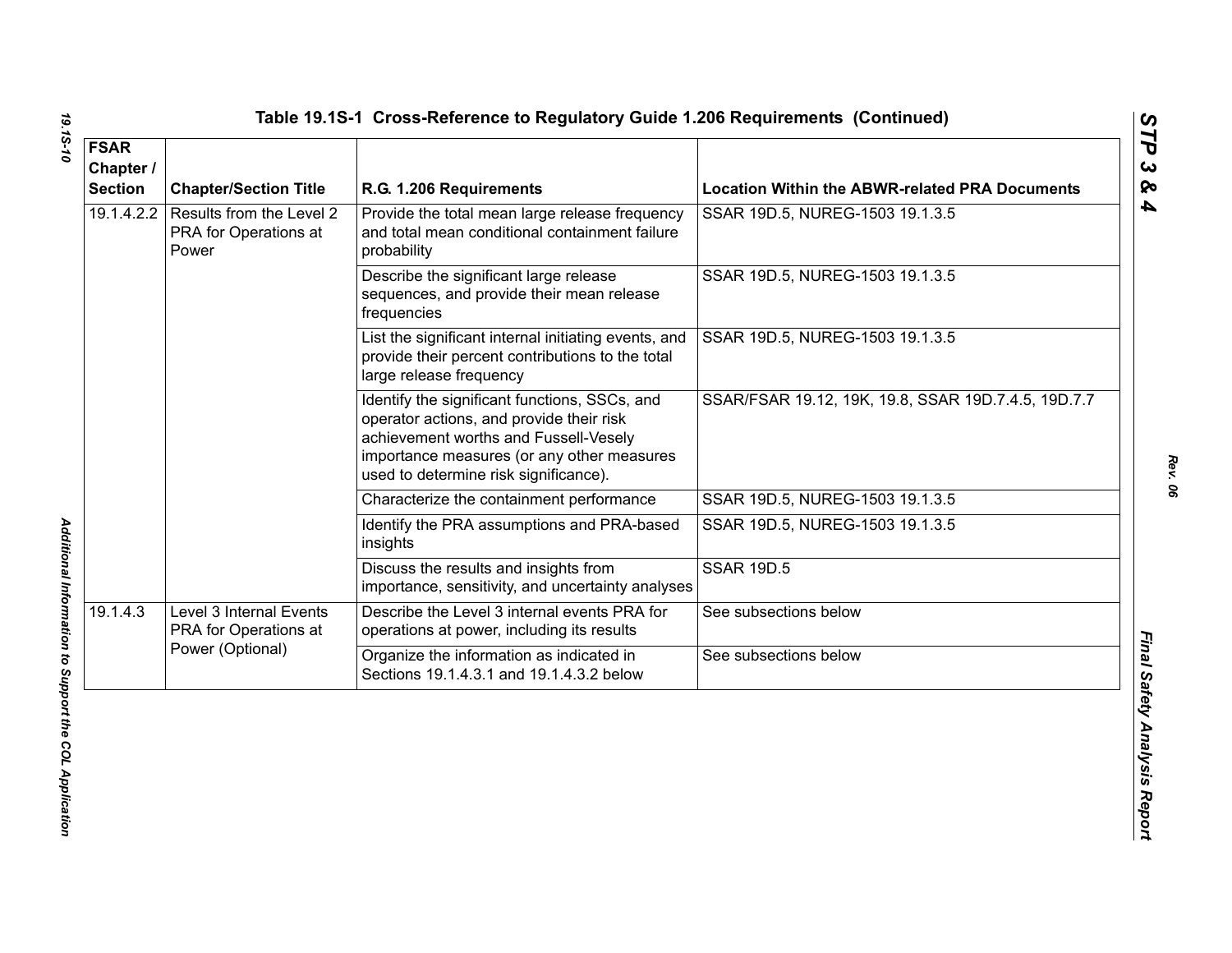| <b>FSAR</b><br>Chapter /<br><b>Section</b> | <b>Chapter/Section Title</b>                                                     | R.G. 1.206 Requirements                                                                                                                                | <b>Location Within the ABWR-related PRA Documents</b>      |
|--------------------------------------------|----------------------------------------------------------------------------------|--------------------------------------------------------------------------------------------------------------------------------------------------------|------------------------------------------------------------|
| 19.1.4.3.1                                 | Description of the Level 3<br>PRA for Operations at                              | Discuss the interface with the containment<br>analyses (Level 2 PRA).                                                                                  | SSAR/FSAR 19.3.4, 19E.3                                    |
|                                            | Power (Optional)                                                                 | Explain how the fission product source terms<br>were developed, and identify any computer<br>codes used                                                | SSAR/FSAR 19.3.4, 19E.3                                    |
|                                            |                                                                                  | Describe the dose consequence modeling,<br>including evacuation considerations, and<br>identify any computer codes used                                | SSAR/FSAR 19E.3                                            |
|                                            |                                                                                  | Describe how inputs to the calculation of offsite<br>consequences were developed (e.g.,<br>demography, meteorology).                                   | SSAR/FSAR 19E.3                                            |
|                                            | 19.1.4.3.2 Results from the Level 3<br>PRA for Operations at<br>Power (Optional) | Provide the mean individual prompt fatality risk<br>within 1 mile and the mean individual latent<br>cancer fatality risk within 10 miles               | SSAR/DCFD 19E.3                                            |
|                                            |                                                                                  | Describe significant offsite consequence<br>sequences., and provide their mean annual<br>occurrence frequencies                                        | SSAR/FSAR 19E.3                                            |
|                                            |                                                                                  | Identify significant functions, SSCs, and<br>operator actions., and provide their risk<br>achievement worths and Fussell-Vesely<br>importance measures | Not provided, however Level 3 PRA information is optional  |
|                                            |                                                                                  | Identify the PRA assumptions and PRA-based<br>insights                                                                                                 | SSAR/FSAR 19E.3                                            |
|                                            |                                                                                  | Discuss the results and insights from<br>importance, sensitivity, and uncertainty analyses                                                             | Not provided, however, Level 3 PRA information is optional |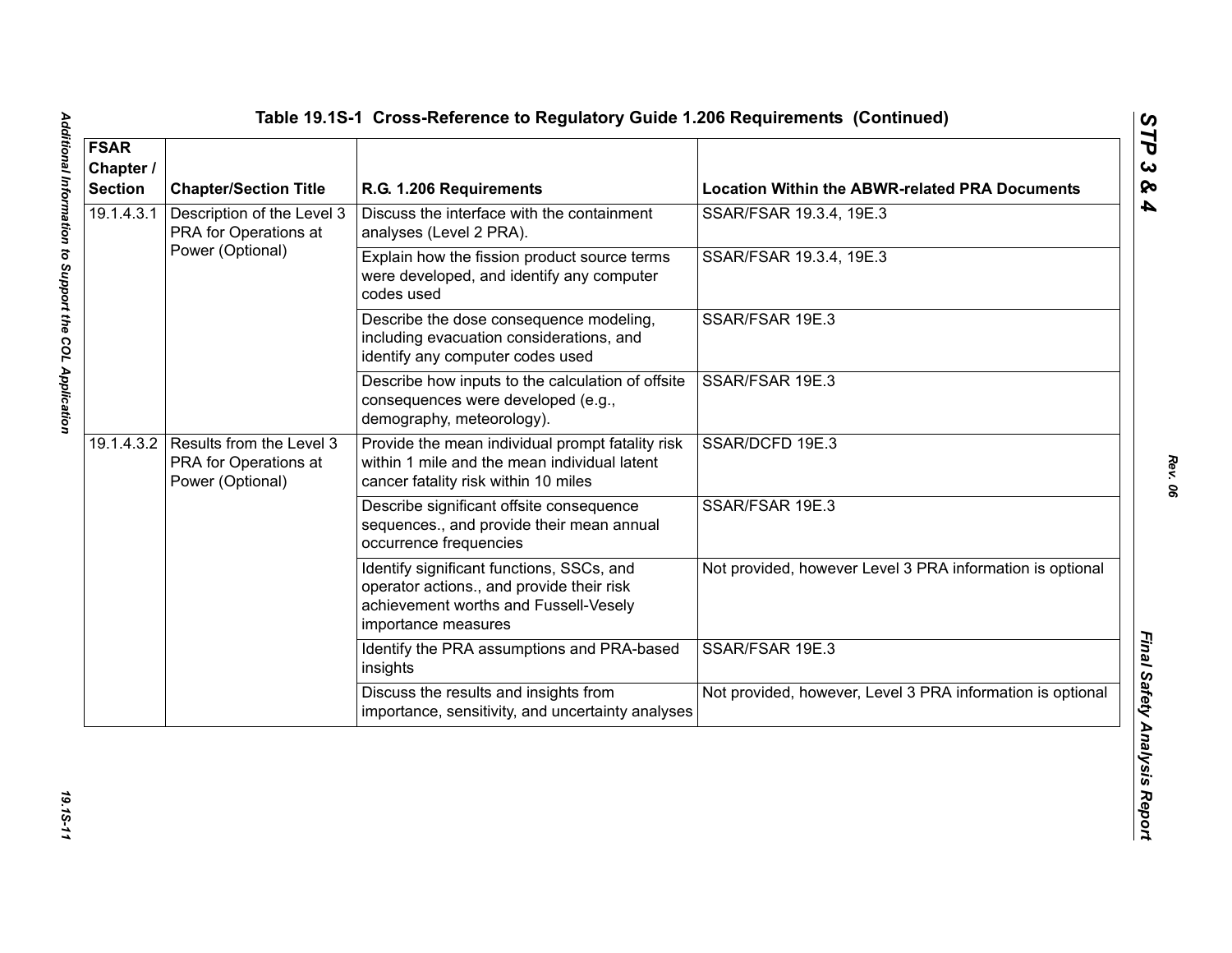|  | Table 19.1S-1  Cross-Reference to Regulatory Guide 1.206 Requirements  (Continueo |  |  |  |  |
|--|-----------------------------------------------------------------------------------|--|--|--|--|
|--|-----------------------------------------------------------------------------------|--|--|--|--|

| <b>FSAR</b>                                           |                                                            |                                                                                                                                                                             |                                                       |
|-------------------------------------------------------|------------------------------------------------------------|-----------------------------------------------------------------------------------------------------------------------------------------------------------------------------|-------------------------------------------------------|
| Chapter /<br><b>Section</b>                           | <b>Chapter/Section Title</b>                               | R.G. 1.206 Requirements                                                                                                                                                     | <b>Location Within the ABWR-related PRA Documents</b> |
| 19.1.5                                                | Safety Insights from the<br><b>External Events PRA for</b> | Identify and describe the external events<br>evaluated                                                                                                                      | SSAR/FSAR 19.4.1                                      |
|                                                       | <b>Operations at Power</b>                                 | If some external events were screened out or<br>incorporated into other evaluations, describe the<br>methods used to conduct the screening and<br>bounding analyses         | SSAR/FSAR 19.4.1                                      |
|                                                       |                                                            | Include FSAR cross-references to specific<br>external events, as appropriate                                                                                                | SSAR/FSAR 19.4                                        |
|                                                       |                                                            | Organize the information as indicated in<br>Sections 19.1.5.1 through 19.1.5.N below                                                                                        | See subsections below                                 |
| 19.1.5.1                                              | Seismic Risk Evaluation                                    | Describe the seismic risk evaluation for<br>operations at power, including its results                                                                                      | See subsections below                                 |
|                                                       |                                                            | Organize the information as indicated in<br>Sections 19.1.5.1.1 and 19.1.5.1.2 below                                                                                        | See subsections below                                 |
| 19.1.5.1.1                                            | Description of the Seismic<br><b>Risk Evaluation</b>       | Describe the seismic analysis methodology and<br>approach, including any screening and<br>bounding analyses (e.g., seismic margins<br>analysis).                            | SSAR/FSAR 19.4.3                                      |
| Additional Information to Support the COL Application |                                                            | Describe the site-specific seismic hazards<br>analysis, and identify the source(s) of<br>information used (e.g., USGS)                                                      | SSAR/FSAR 19.4.3                                      |
|                                                       |                                                            | Describe the SSC fragility analysis, including the<br>use of information about similar components<br>and information developed from expert opinion<br>or expert elicitation | SSAR/FSAR 19H                                         |
|                                                       |                                                            | Describe the seismic risk accident sequence<br>and system modeling, and identify any computer<br>codes used                                                                 | SSAR/FSAR 19I                                         |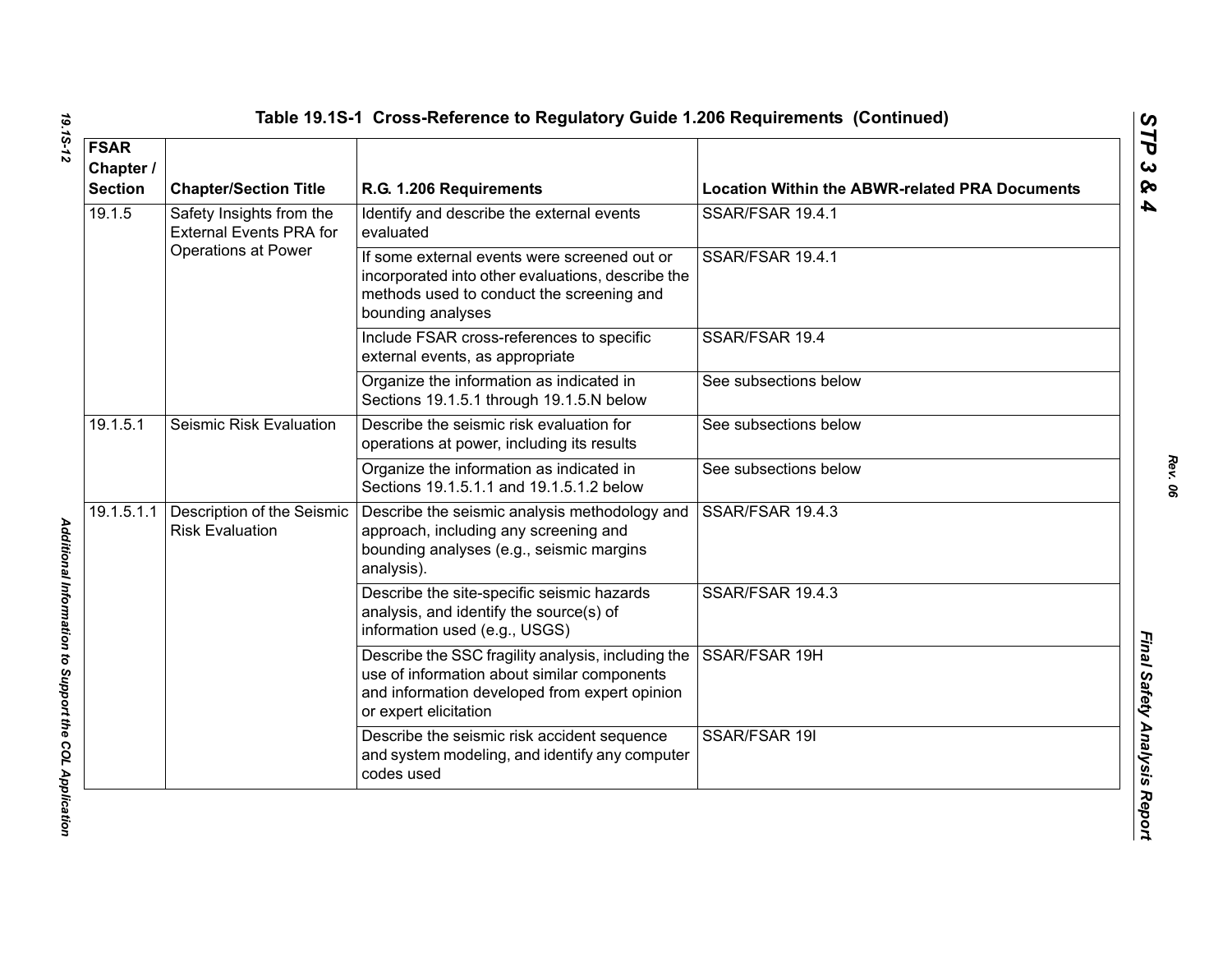| <b>FSAR</b><br>Chapter /<br><b>Section</b> | <b>Chapter/Section Title</b>                              | R.G. 1.206 Requirements                                                                                                                                                                                                   | <b>Location Within the ABWR-related PRA Documents</b>                   |
|--------------------------------------------|-----------------------------------------------------------|---------------------------------------------------------------------------------------------------------------------------------------------------------------------------------------------------------------------------|-------------------------------------------------------------------------|
| 19.1.5.1.2                                 | <b>Results from the Seismic</b><br><b>Risk Evaluation</b> | Provide the mean total core-damage frequency,<br>large release frequency, and conditional<br>containment failure probability due to seismic<br>events                                                                     | SSAR/FSAR 19I                                                           |
|                                            |                                                           | Describe the significant core-damage, large<br>release, and offsite consequence (optional)<br>sequences, and provide their mean values                                                                                    | SSAR/FSAR 19I                                                           |
|                                            |                                                           | Identify the significant functions, SSCs, and<br>operator actions, and provide their risk<br>achievement worths and Fussell-Vesely<br>importance measures (or any other measures<br>used to determine risk significance). | SSAR/FSAR 19D.10, NUREG-1503 19.1.3.3.1.3,<br>19.1.3.3.1.4,             |
|                                            |                                                           | Identify the PRA assumptions and PRA-based<br>insights                                                                                                                                                                    | SSAR/FSAR 19H, 19I (assumptions), NUREG-1503<br>19.1.3.3.1.2 (insights) |
|                                            |                                                           | Discuss the results and insights from<br>importance, sensitivity, and uncertainty analyses                                                                                                                                | NUREG-1503 19.1.3.3.1.6                                                 |
| 19.1.5.2                                   | <b>Internal Fires Risk</b><br>Evaluation                  | Describe the internal fire risk evaluation for<br>operations at power, including its results                                                                                                                              | See subsections below                                                   |
|                                            |                                                           | Organize the information as indicated in<br>Sections 19.1.5.2.1 and 19.1.5.2.2 below                                                                                                                                      | See subsections below                                                   |
|                                            |                                                           |                                                                                                                                                                                                                           |                                                                         |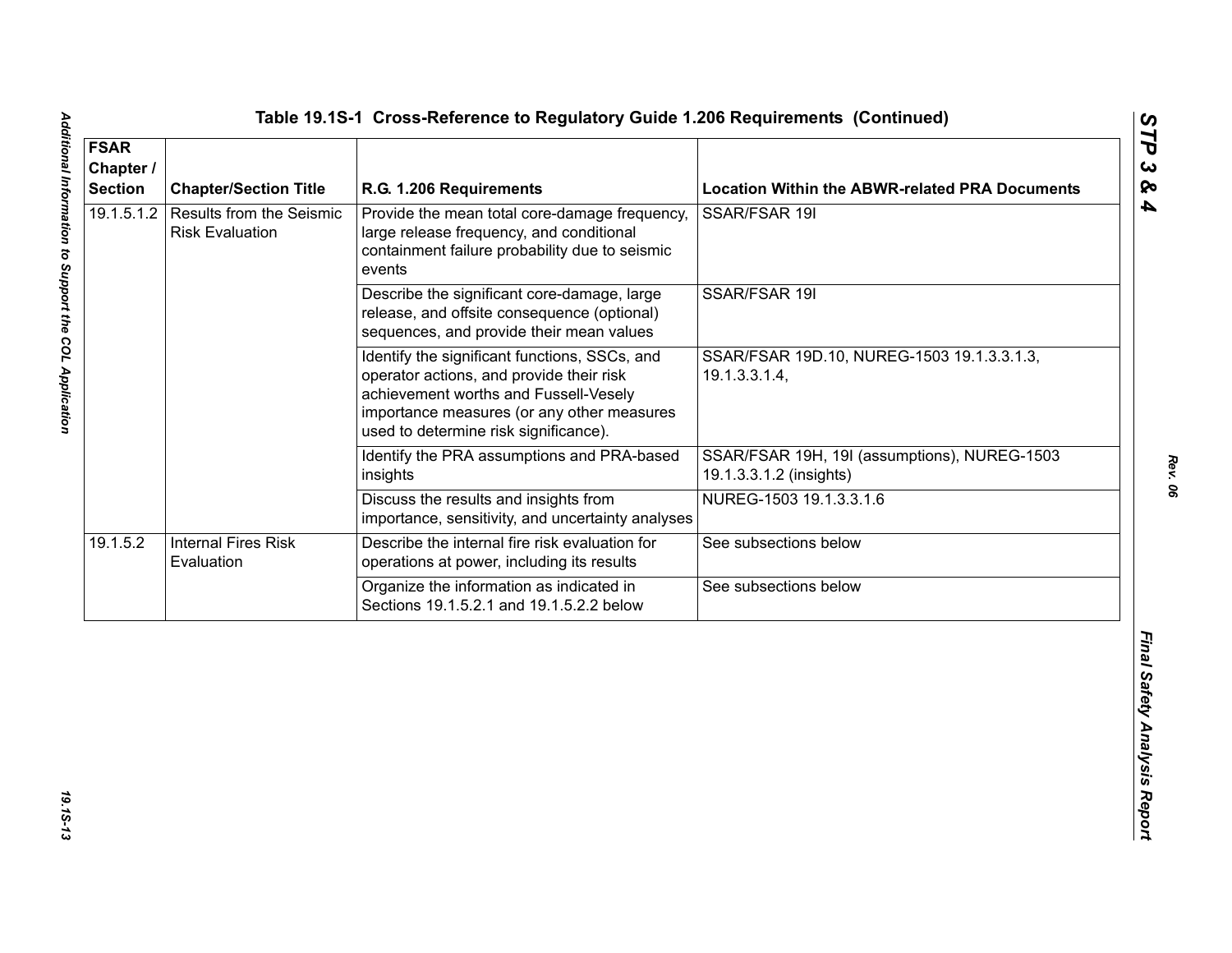| <b>FSAR</b><br>Chapter /<br><b>Section</b> | <b>Chapter/Section Title</b>                               | R.G. 1.206 Requirements                                                                                                                                                                                                  | <b>Location Within the ABWR-related PRA Documents</b>                             |
|--------------------------------------------|------------------------------------------------------------|--------------------------------------------------------------------------------------------------------------------------------------------------------------------------------------------------------------------------|-----------------------------------------------------------------------------------|
| 19.1.5.2.1                                 | Description of the Internal<br><b>Fire Risk Evaluation</b> | Describe the internal fire analysis methodology<br>and approach, including the use of any<br>screening or bounding analyses                                                                                              | SSAR/FSAR 19.4.4, 19M                                                             |
|                                            |                                                            | Explain how the fire initiation frequencies were<br>estimated                                                                                                                                                            | SSAR/FSAR 19M                                                                     |
|                                            |                                                            | Describe the propagation of fires, and identify<br>any computer codes used                                                                                                                                               | SSAR/FSAR 19M                                                                     |
|                                            |                                                            | Describe the fire damage modeling, and identify<br>the specific fire-induced failure modes<br>considered in the evaluation                                                                                               | SSAR/FSAR 19M                                                                     |
|                                            |                                                            | Describe the plant response analysis and<br>modeling                                                                                                                                                                     | SSAR/FSAR 19M                                                                     |
| 19.1.5.2.2                                 | Results from the Internal<br><b>Fire Risk Evaluation</b>   | Provide the total mean core-damage frequency,<br>large release frequency, and conditional<br>containment failure probability due to internal<br>fire events.                                                             | SSAR/FSAR 19.4.4, 19M                                                             |
|                                            |                                                            | Describe the significant core-damage, large<br>release, and offsite consequence (optional)<br>sequences, and provide their mean values                                                                                   | SSAR/FSAR 19M, NUREG-1503 19.1.3.3.2.1                                            |
|                                            |                                                            | Identify the significant functions, SSCs, and<br>operator actions, and provide their risk<br>achievement worths and Fussell-Vesely<br>importance measures (or any other measures<br>used to determine risk significance) | NUREG-1503 19.1.3.3.2.3                                                           |
|                                            |                                                            | Identify the PRA assumptions and PRA-based<br>insights.                                                                                                                                                                  | SSAR/FSAR 19M (assumptions), NUREG-1503,<br>19.1.3.3.2.2, 19.1.3.3.2.4 (insights) |
|                                            |                                                            | Discuss the results and insights from<br>importance, sensitivity, and uncertainty analyses                                                                                                                               | NUREG-1503 19.1.3.3.2.5                                                           |

Additional Information to Support the COL Application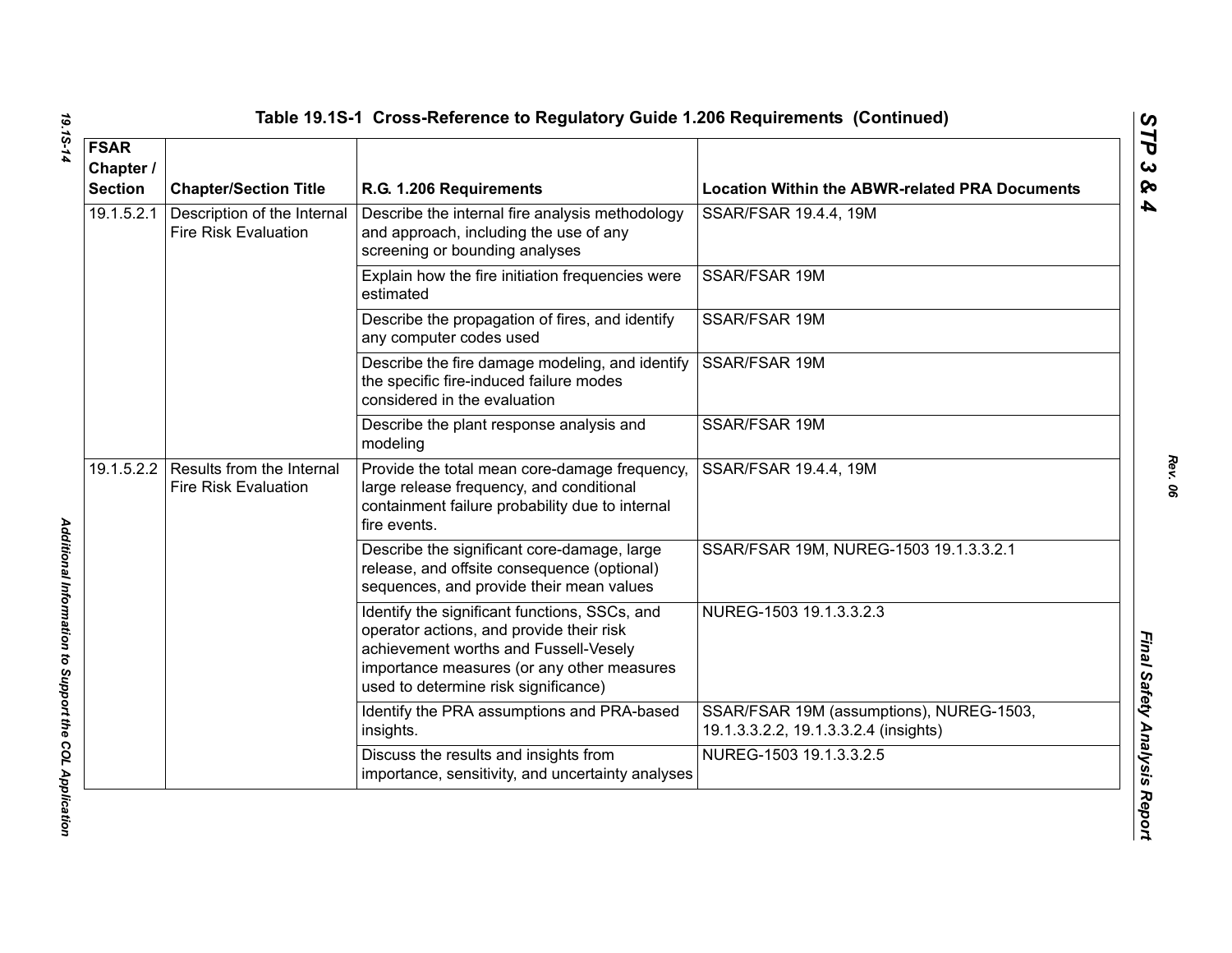| <b>FSAR</b><br>Chapter /<br><b>Section</b> | <b>Chapter/Section Title</b>                                           | R.G. 1.206 Requirements                                                             | <b>Location Within the ABWR-related PRA Documents</b> |
|--------------------------------------------|------------------------------------------------------------------------|-------------------------------------------------------------------------------------|-------------------------------------------------------|
| 19.1.5.3<br>to<br>19.1.5.N                 | <b>Other External Events</b><br><b>Risk Evaluations (as</b><br>needed) |                                                                                     | FSAR 19R for external flood                           |
| 19.1.5.3<br>to<br>19.1.5.N                 | <b>Other External Events</b><br><b>Risk Evaluations (as</b><br>needed) |                                                                                     | SSAR/FSAR 19.4.2 for tornado strike analysis          |
| 19.1.6                                     | Safety Insights from the<br>PRA for Other Modes of                     | Describe the risk evaluation for other modes of<br>operation, including its results | See subsections below                                 |
|                                            | Operation                                                              | Organize the information as indicated in<br>Sections 19.1.6.1 and 19.1.6.2 below    | See subsections below                                 |
|                                            |                                                                        |                                                                                     |                                                       |
|                                            |                                                                        |                                                                                     |                                                       |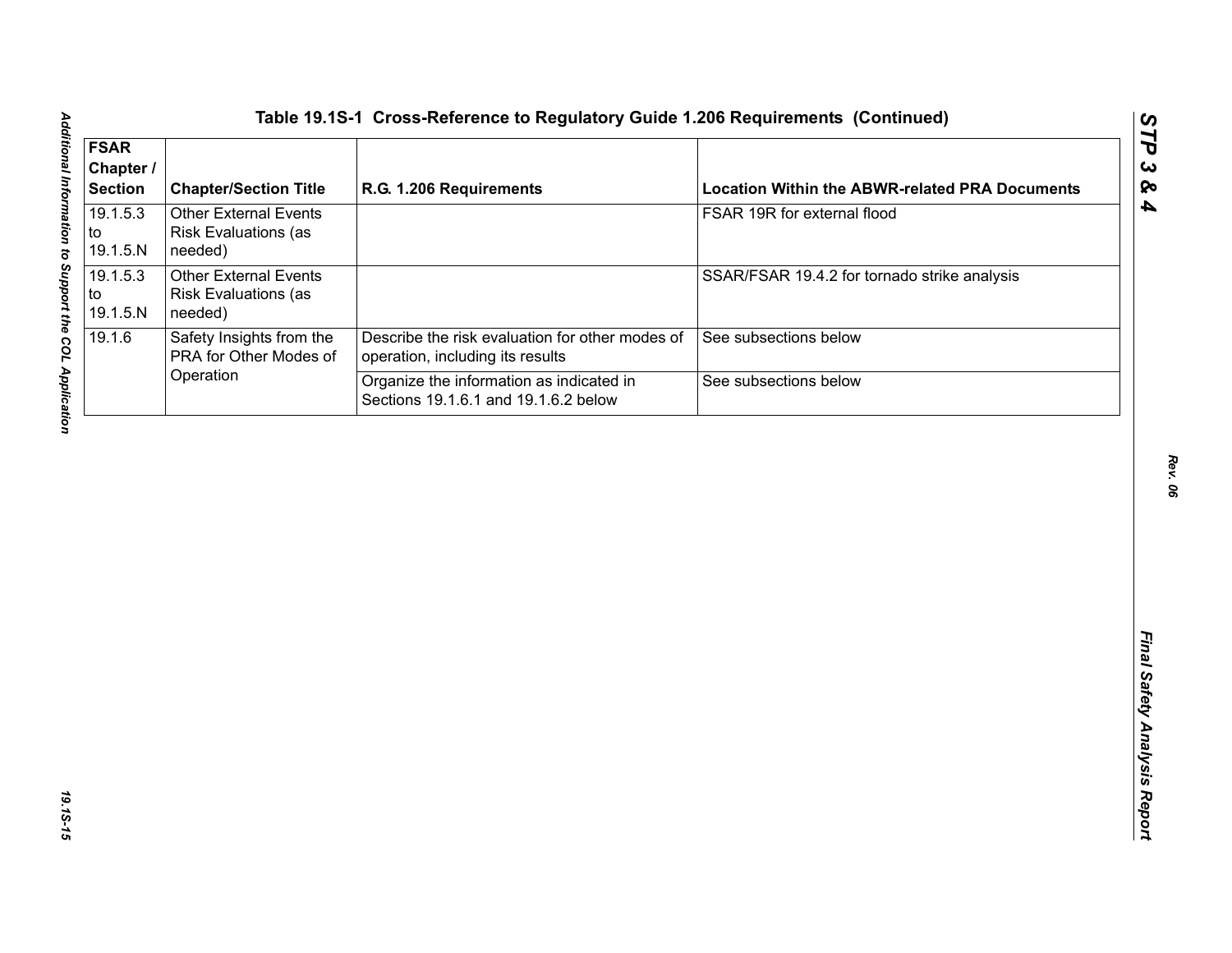| <b>FSAR</b><br>Chapter /<br><b>Section</b> | <b>Chapter/Section Title</b>                                           | R.G. 1.206 Requirements                                                                                                                                                                                                                                                                                                              | <b>Location Within the ABWR-related PRA Documents</b>                                                                                     |
|--------------------------------------------|------------------------------------------------------------------------|--------------------------------------------------------------------------------------------------------------------------------------------------------------------------------------------------------------------------------------------------------------------------------------------------------------------------------------|-------------------------------------------------------------------------------------------------------------------------------------------|
| 19.1.6.1                                   | Description of the Low-<br>Power and Shutdown<br><b>Operations PRA</b> | Identify and describe the other (non-full-power)<br>modes of operation addressed in the risk<br>evaluation                                                                                                                                                                                                                           | SSAR/FSAR 19.4.6                                                                                                                          |
|                                            |                                                                        | If the evaluation of some modes is incorporated<br>into (or bounded by) the evaluations of other<br>modes, describe the methods used to conduct<br>the grouping and bounding analyses                                                                                                                                                | SSAR/FSAR 19L (qualitative evaluation)                                                                                                    |
|                                            |                                                                        | Describe the methodology used to develop the<br>low-power and shutdown PRA models                                                                                                                                                                                                                                                    | SSAR/FSAR 19Q                                                                                                                             |
|                                            |                                                                        | List the initiating events (internal and external)<br>that are addressed in the PRA                                                                                                                                                                                                                                                  | SSAR/FSAR 19L, 19Q (Note: initiating events are reviewed<br>and qualitatively evaluated. Only loss of DHR is<br>quantitatively evaluated) |
|                                            |                                                                        | List the success criteria used to delineate<br>accident sequences, discuss how they were<br>determined, and identify any T-H codes used                                                                                                                                                                                              | SSAR/FSAR 19Q (for loss of DHR)                                                                                                           |
|                                            |                                                                        | Summarize the accident sequences modeled in<br>the PRA.                                                                                                                                                                                                                                                                              | SSAR/FSAR 19Q (for loss of DHR)                                                                                                           |
|                                            |                                                                        | List the plant systems and associated functions<br>that are included in the PRA model                                                                                                                                                                                                                                                | SSAR/FSAR 19Q (for loss of DHR)                                                                                                           |
|                                            |                                                                        | Identify the source of all numerical data<br>(initiating event frequencies, component failure<br>rates, equipment unavailabilities due to test or<br>maintenance, human error probabilities,<br>common-cause failure parameters, etc.),<br>especially for numerical data that is based on<br>expert judgement or expert elicitation. | SSAR/FSAR 19Q (for loss of DHR)                                                                                                           |
|                                            |                                                                        | Identify the PRA software platform used to<br>construct the model                                                                                                                                                                                                                                                                    | <b>SSAR 19D.2.3</b>                                                                                                                       |
|                                            |                                                                        | State the truncation frequency used to solve the<br>PRA model                                                                                                                                                                                                                                                                        | SSAR/FSAR 19D.10                                                                                                                          |

*19.1S-16 Additional Information to Support the COL Application*  Additional Information to Support the COL Application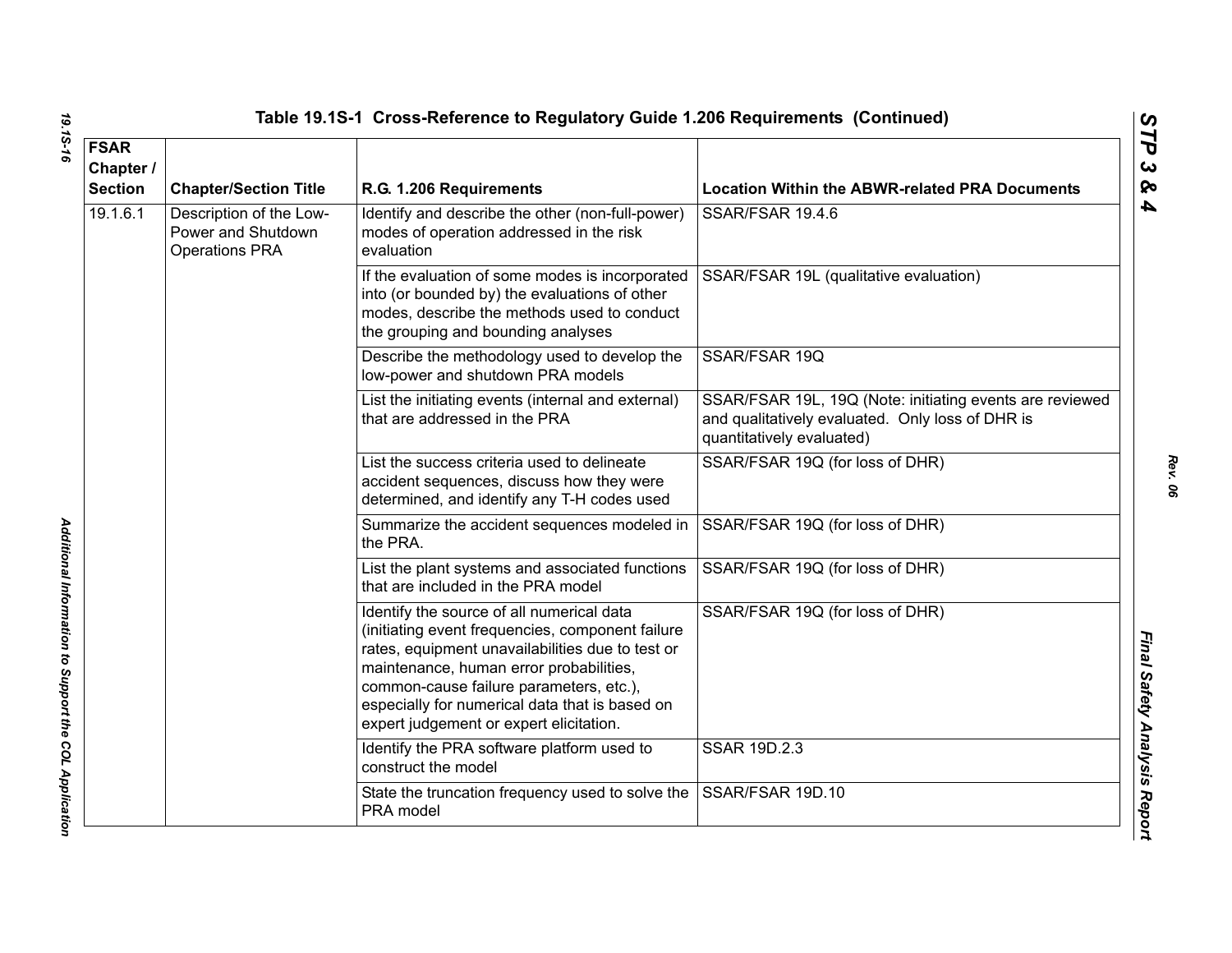| <b>FSAR</b><br>Chapter /<br><b>Section</b> | <b>Chapter/Section Title</b>                            | R.G. 1.206 Requirements                                                                                                                                                                                                                                      | <b>Location Within the ABWR-related PRA Documents</b>                    |
|--------------------------------------------|---------------------------------------------------------|--------------------------------------------------------------------------------------------------------------------------------------------------------------------------------------------------------------------------------------------------------------|--------------------------------------------------------------------------|
| 19.1.6.2                                   | Results from the Low-                                   | Provide the total mean core-damage frequency                                                                                                                                                                                                                 | SSAR/FSAR 19Q (for loss of DHR)                                          |
|                                            | Power and Shutdown<br><b>Operations PRA</b>             | For each plant operating state, describe the<br>significant core-damage, large release, and<br>offsite consequence (optional) sequences, and<br>provide their mean values                                                                                    | N/A, see NUREG-1503 19.1.3.4.1                                           |
|                                            |                                                         | For each plant operating state, identify the<br>significant initiating events, including both<br>internal and external events, and provide their<br>percent contributions to the total core-damage<br>frequency and the large release frequency              | N/A, see NUREG-1503 19.1.3.4.1                                           |
|                                            |                                                         | For each plant operating state, identify the<br>significant functions, SSCs, and operator<br>actions, and provide their risk achievement<br>worths and Fussell-Vesely importance<br>measures (or any other measures used to<br>determine risk significance). | SSAR/FSAR 19.12, 19K, 19.8, 19D.7.4.5, 19D.7.7,<br>NUREG-1503 19.1.3.4.4 |
|                                            |                                                         | Identify the PRA assumptions and PRA-based<br>insights                                                                                                                                                                                                       | SSAR/FSAR 19Q                                                            |
|                                            |                                                         | Discuss the results and insights from<br>importance, sensitivity, and uncertainty analyses                                                                                                                                                                   | NUREG-1503 19.1.3.4.7                                                    |
| 19.1.7                                     | PRA-Related Input to<br>Other Programs and<br>Processes | Describe the specific PRA-related inputs<br>provided to the programs identified in Section<br>19.1.1                                                                                                                                                         | SSAR/FSAR 19K                                                            |
|                                            |                                                         | Provide cross-references to the specific<br>sections that describe and evaluate each of<br>these programs.                                                                                                                                                   | SSAR/FSAR 19.8 Table 19.8-1 to 19.8-7                                    |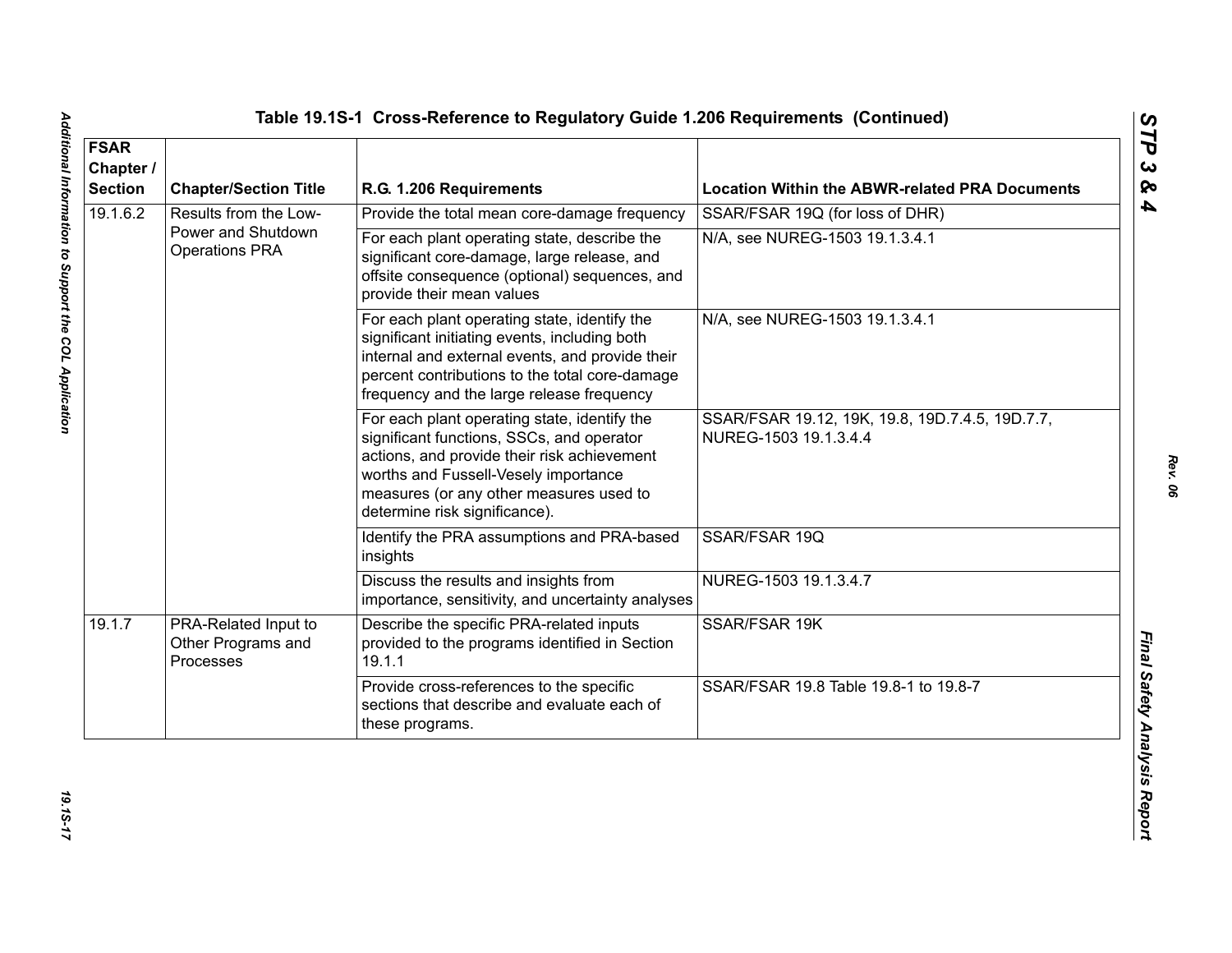| <b>FSAR</b><br>Chapter /<br><b>Section</b> | <b>Chapter/Section Title</b>                                                        | R.G. 1.206 Requirements                                                                                                                                                                                       | <b>Location Within the ABWR-related PRA Documents</b>                                       |
|--------------------------------------------|-------------------------------------------------------------------------------------|---------------------------------------------------------------------------------------------------------------------------------------------------------------------------------------------------------------|---------------------------------------------------------------------------------------------|
| 19.1.7.1                                   | PRA Input to Design<br>Programs and Processes                                       | Discuss PRA-based insights identified during<br>the design development that ensure the<br>assumptions made in the PRA will remain valid<br>for the as-to-be-built, as-to-be-operated plant                    | SSAR/FSAR 19.8, 19.11                                                                       |
|                                            |                                                                                     | Include assumptions regarding SSC and<br>operator performance and reliability, ITAACs,<br>interface requirements; COL action items; plant<br>features, design and operational programs, and<br>other factors. | SSAR/FSAR 19.7, 19.11, Table 19.8-1 to 19.8-7                                               |
| 19.1.7.2                                   | PRA Input to the<br>Maintenance Rule<br>Implementation                              | No specific requirements noted                                                                                                                                                                                | <b>FSAR 17.6</b>                                                                            |
| 19.1.7.3                                   | PRA Input to the Reactor<br><b>Oversight Process</b>                                | No specific requirements noted                                                                                                                                                                                | Refer to the other programs                                                                 |
| 19.1.7.4                                   | PRA Input to the<br><b>Reliability Assurance</b><br>Program                         | No specific requirements noted                                                                                                                                                                                | SSAR/FSAR 17.4 and 19K                                                                      |
| 19.1.7.5                                   | PRA Input to the<br>Regulatory Treatment of<br>Nonsafety-Related<br>Systems Program | No specific requirements noted                                                                                                                                                                                | N/A; RTNSS is only applicable to passive plants and<br>therefore does not apply to the ABWR |
| 19.1.7.N                                   | PRA Input to [Other<br>Program or Process]                                          | No specific requirements noted                                                                                                                                                                                | None                                                                                        |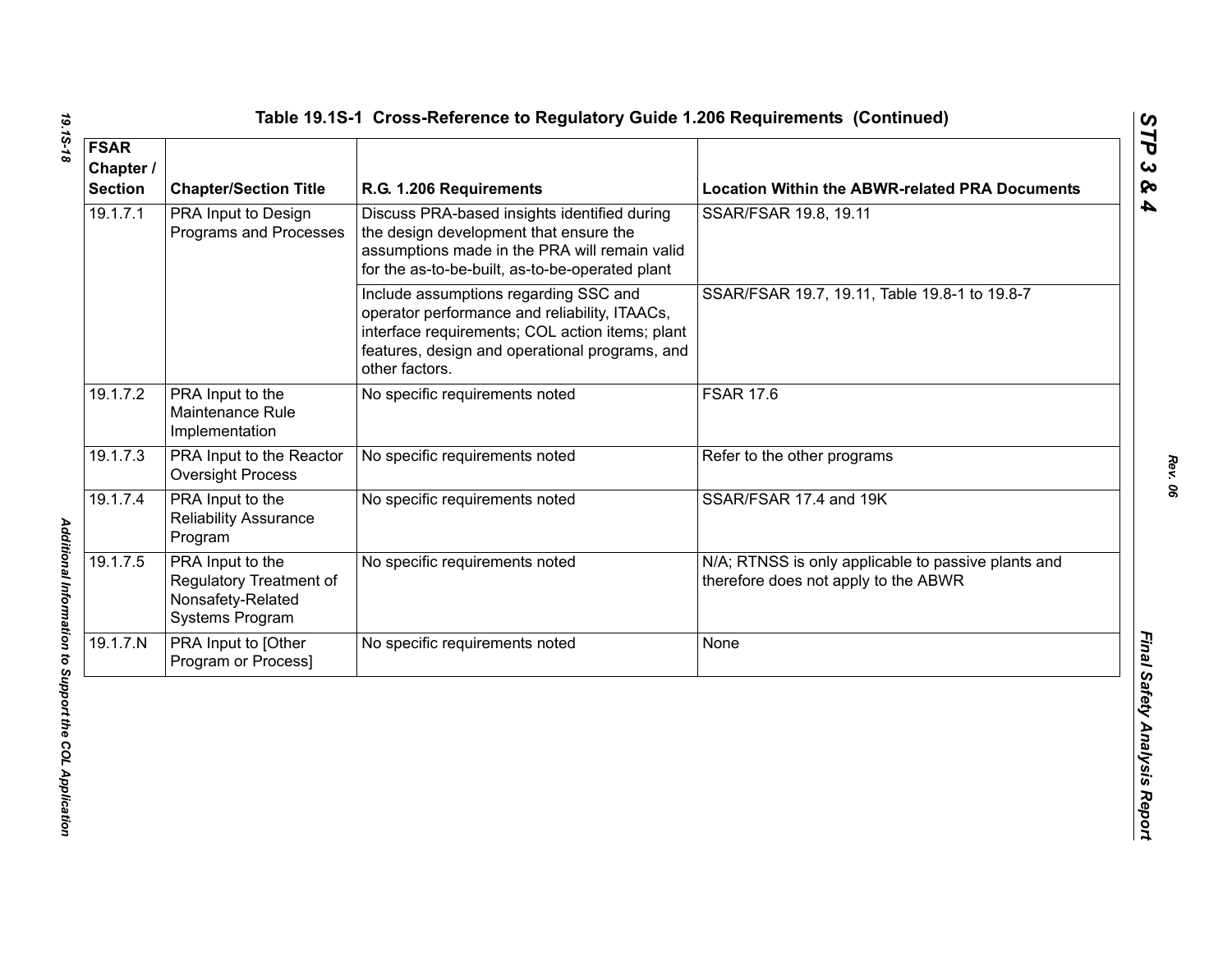| <b>FSAR</b><br>Chapter /<br><b>Section</b> | <b>Chapter/Section Title</b>    | R.G. 1.206 Requirements                                                                   | <b>Location Within the ABWR-related PRA Documents</b>                                                                                                                                                                                                                                                                                                                                                                                                                                       |
|--------------------------------------------|---------------------------------|-------------------------------------------------------------------------------------------|---------------------------------------------------------------------------------------------------------------------------------------------------------------------------------------------------------------------------------------------------------------------------------------------------------------------------------------------------------------------------------------------------------------------------------------------------------------------------------------------|
| 19.1.8                                     | <b>Conclusions and Findings</b> | Provide a conclusion that the PRA has been<br>used as discussed in Section C.I.19.2       | The level of detail and approaches used were consistent<br>with the guidance contained in C.I.19.2 of RG 1.206 with the<br>exception of passive plant specific issue of the regulatory<br>treatment of nonsafety systems (which is not applicable to<br>the ABWR), and the actual section updates for site specific<br>information contained in the STP COLA, the major goals<br>listed are addressed as indicated in FSAR sections 19.8,<br>19D.7, 19.6.2, 19.6.8 19.8, 19.7, 19.4S, 19.11 |
|                                            |                                 | Provide a conclusion that the results of the PRA<br>support the decision to issue the COL | The design PRA was updated with site-specific and refined<br>system, structure and component design information to<br>support issuance of the STP COLA.                                                                                                                                                                                                                                                                                                                                     |
|                                            |                                 |                                                                                           |                                                                                                                                                                                                                                                                                                                                                                                                                                                                                             |
|                                            |                                 |                                                                                           |                                                                                                                                                                                                                                                                                                                                                                                                                                                                                             |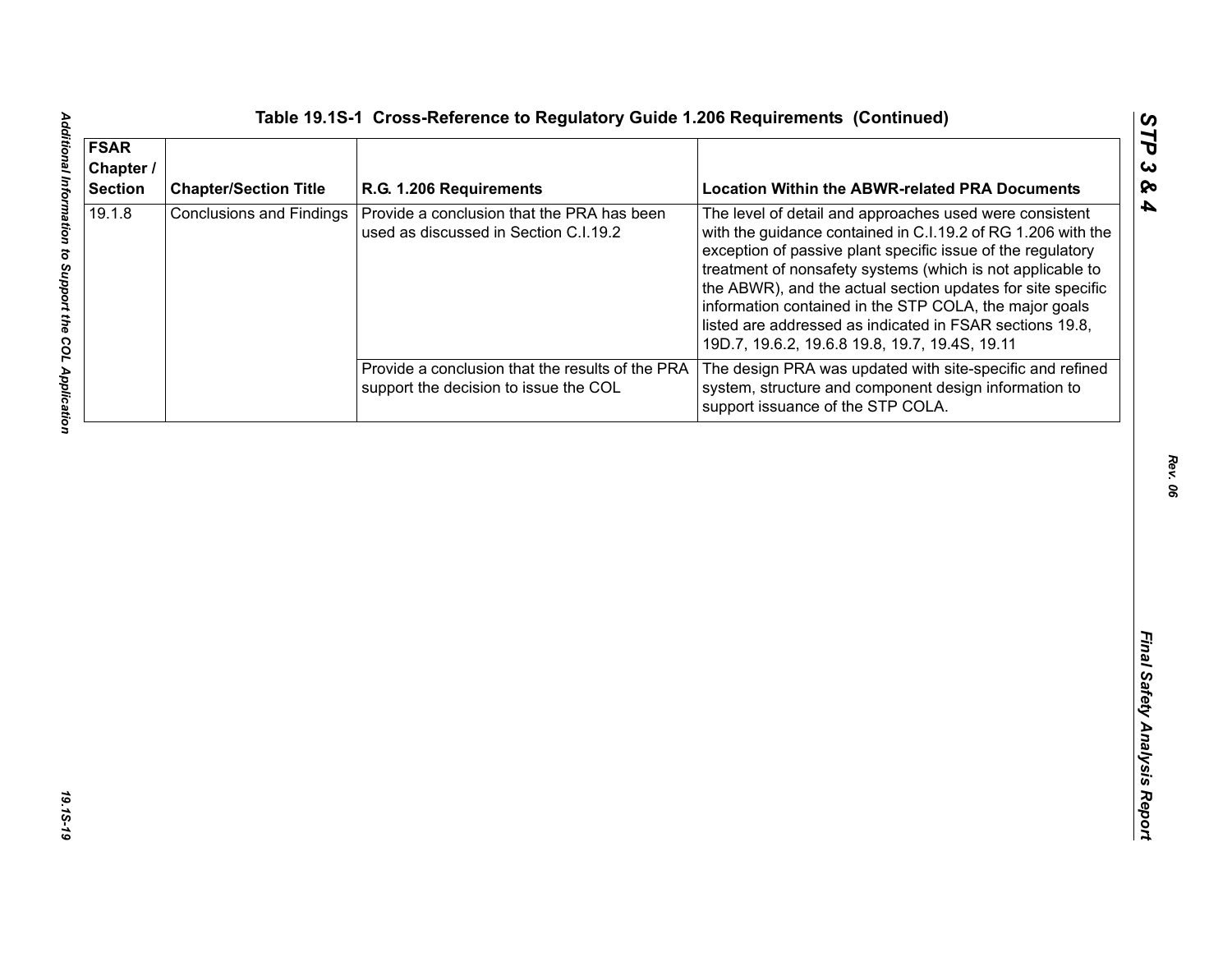| <b>FSAR</b><br>Chapter /<br><b>Section</b> | <b>Chapter/Section Title</b>  | R.G. 1.206 Requirements                                                                                                                                                                                                                                                                                                                                                                                                                                                                                                                                                                                                                                                                                                                                        | <b>Location Within the ABWR-related PRA Documents</b> |
|--------------------------------------------|-------------------------------|----------------------------------------------------------------------------------------------------------------------------------------------------------------------------------------------------------------------------------------------------------------------------------------------------------------------------------------------------------------------------------------------------------------------------------------------------------------------------------------------------------------------------------------------------------------------------------------------------------------------------------------------------------------------------------------------------------------------------------------------------------------|-------------------------------------------------------|
| 19.2                                       | Severe Accident<br>Evaluation | Describe the design features to prevent and<br>mitigate severe accidents, in accordance with<br>the requirements in 10 CFR 52.47(23) or 10<br>CFR 52.79(a)(38), for a DC or a COL<br>application, respectively. These features should<br>specifically address the issues identified in<br>SECY-90-016 and SECY-93-087, which the<br>Commission approved in related SRMs dated<br>June 26, 1990, and July 21, 1993, respectively,<br>for prevention (e.g., ATWS, mid-loop operation,<br>SBO, fire protection, and intersystem LOCA)<br>and mitigation (e.g., hydrogen generation and<br>control, core debris coolability, high-pressure<br>core melt ejection, containment performance,<br>dedicated containment vent penetration,<br>equipment survivability). | SSAR/FSAR 19.7.3, 19.8, 19.8.1.3, 19E.2               |
|                                            |                               | In addition, the design should satisfy the<br>requirements of 10 CFR 52.47(8) or 10 CFR<br>52.79(a)(17), for a DC or a COL application,<br>respectively. In particular, both regulations<br>invoke 10 CFR 50.34(f)(1)(i) to specify that a<br>design-specific or plant-specific PRA should be<br>performed to seek improvements in core heat<br>removal system reliability and containment heat<br>removal system reliability that are significant<br>and practical and do not excessively impact the<br>plant                                                                                                                                                                                                                                                 | SSAR/FSAR 19.3, 19.7, 19.13.2, 19E.2 SSAR 19D.5.2     |
| 19.2.1                                     | Introduction                  | Provide a description of the severe accident<br>evaluation                                                                                                                                                                                                                                                                                                                                                                                                                                                                                                                                                                                                                                                                                                     | SSAR/FSAR 19.2                                        |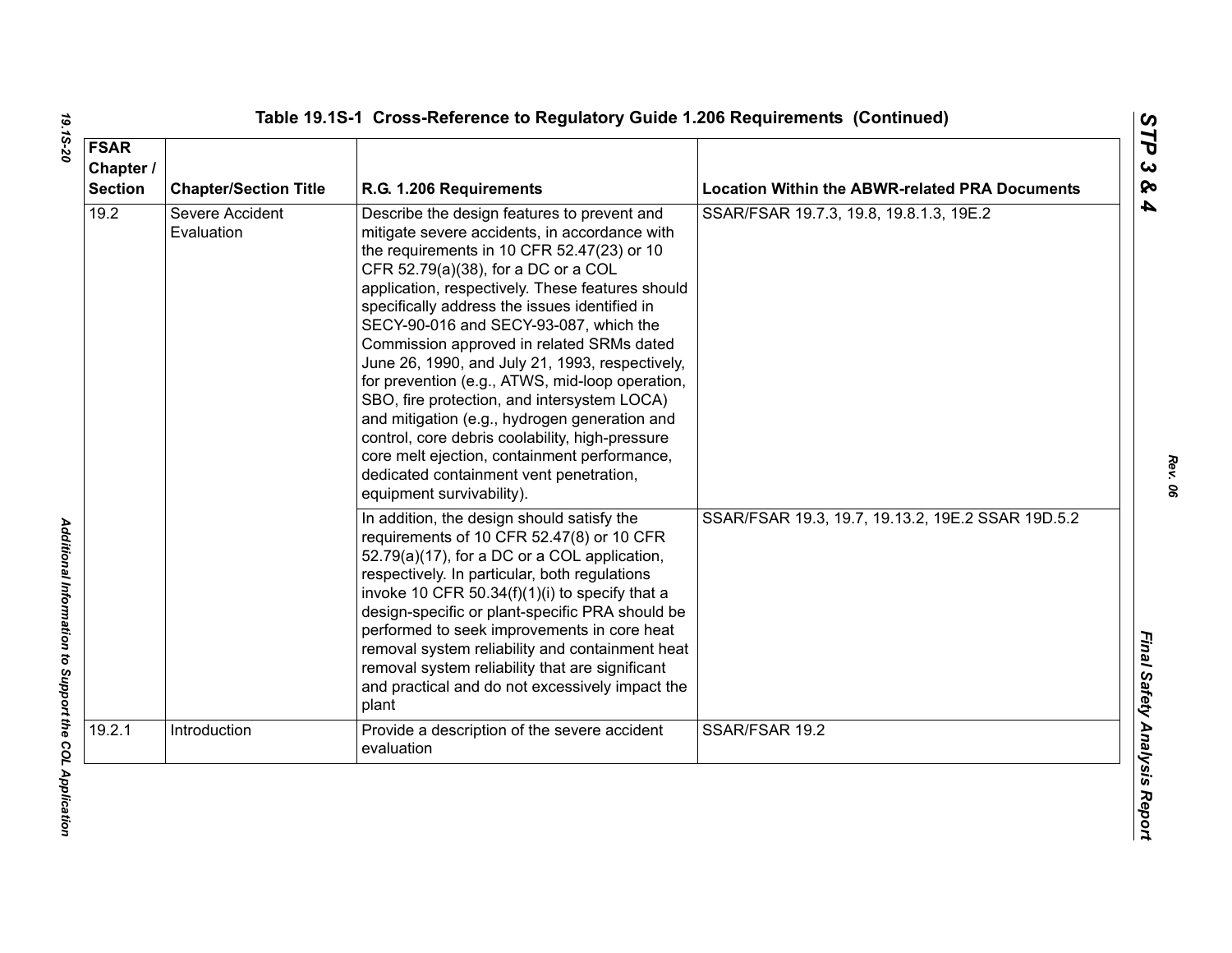| <b>FSAR</b><br>Chapter /<br><b>Section</b> | <b>Chapter/Section Title</b>                 | R.G. 1.206 Requirements                                                                                                                                                                                                                                                                                                                                                           | <b>Location Within the ABWR-related PRA Documents</b>              |
|--------------------------------------------|----------------------------------------------|-----------------------------------------------------------------------------------------------------------------------------------------------------------------------------------------------------------------------------------------------------------------------------------------------------------------------------------------------------------------------------------|--------------------------------------------------------------------|
| 19.2.2                                     | Severe Accident<br>Prevention                | Provide a deterministic evaluation to show how<br>the plant's severe accident preventive features<br>would cope with the following events:<br><b>ATWS</b><br>$\blacksquare$<br><b>Mid-Loop Operations</b><br><b>SBO</b><br><b>Fire Protection</b><br>Intersystem LOCA<br>Describe other Severe Accident<br><b>Preventive Features</b>                                             | SSAR/FSAR 19.7.3, 19.6, 19.8, 19E.2.1.2.2, 19E.2, 19M,<br>19K      |
| 19.2.3                                     | Severe Accident<br>Mitigation                | Provide an Overview of the Containment Design SSAR/FSAR 19F                                                                                                                                                                                                                                                                                                                       |                                                                    |
|                                            |                                              | Describe Severe Accident Progression, both In-<br>and Ex-Vessel                                                                                                                                                                                                                                                                                                                   | SSAR/FSAR 19E.2.1.2.3.1.2, 19E.2.1.2.3.1.3                         |
|                                            |                                              | Describe Severe Accident Mitigation Features<br>for External Reactor Vessel Cooling, Hydrogen<br>Generation and Control, Core Debris Coolability,<br>High-Pressure Melt Ejection, Fuel-Coolant<br>Interactions, Containment Bypass (including<br>Steam Generator Tube Rupture and Intersystem<br>LOCA), Equipment Survivability, and Other<br>Severe Accident Mitigation Features | SSAR/FSAR 19.7.5, 19E.2.1.2.3.2.2 to 19E.2.1.2.3.4,<br>19E.2.1.2.3 |
| 19.2.4                                     | <b>Containment Performance</b><br>Capability | Address the containment performance goals<br>identified in SECY-93-087 and SECY-90-016, as<br>approved by the associated SRMs.                                                                                                                                                                                                                                                    | SSAR/FSAR 19.8                                                     |

*STP 3 & 4*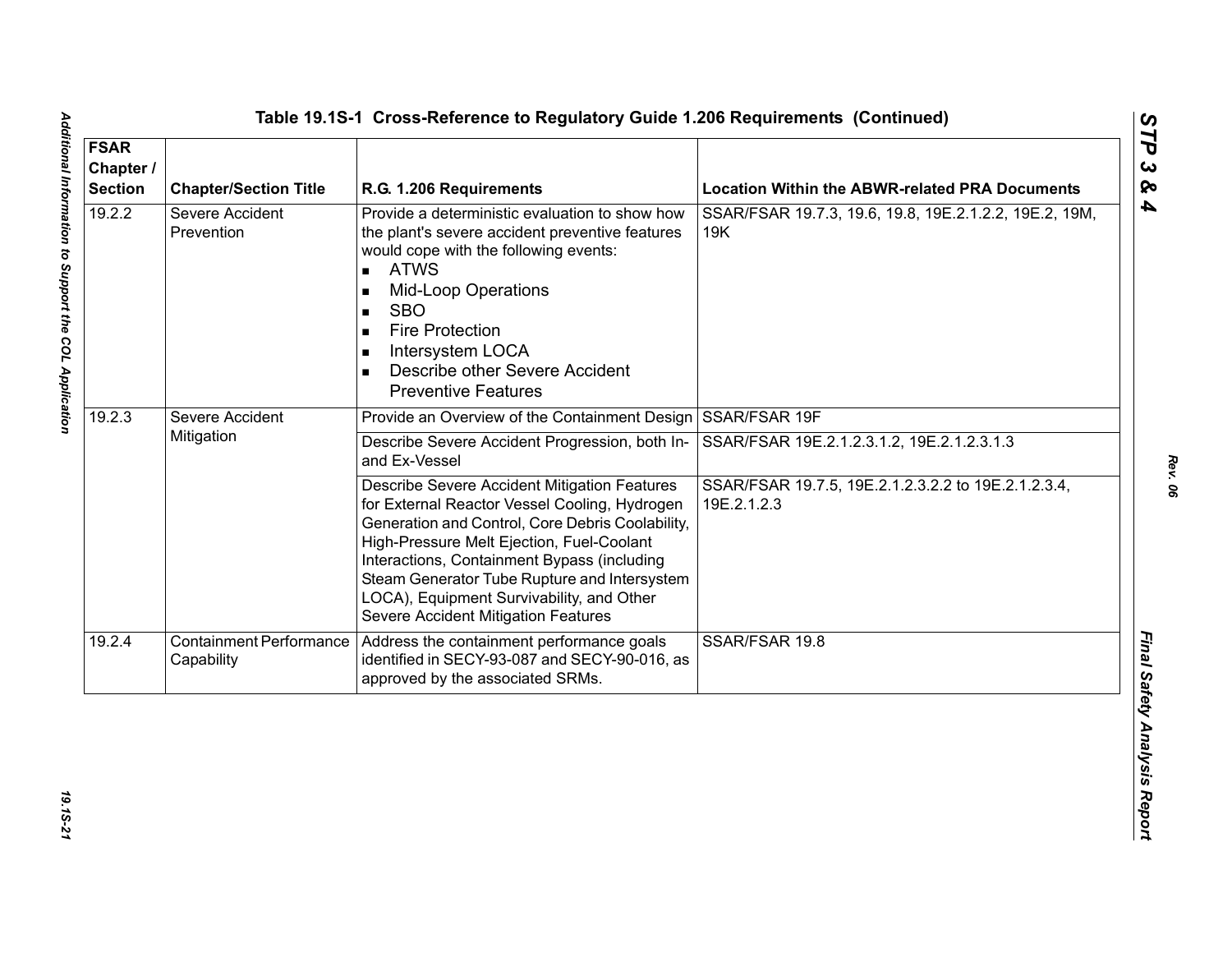| <b>FSAR</b><br>Chapter /<br><b>Section</b> | <b>Chapter/Section Title</b>                                                      | R.G. 1.206 Requirements                                                                                                                                                                                                                                                                                                                                   | <b>Location Within the ABWR-related PRA Documents</b> |
|--------------------------------------------|-----------------------------------------------------------------------------------|-----------------------------------------------------------------------------------------------------------------------------------------------------------------------------------------------------------------------------------------------------------------------------------------------------------------------------------------------------------|-------------------------------------------------------|
| 19.2.5                                     | <b>Accident Management</b>                                                        | Describe those actions taken during the course<br>of an accident by the plant operating and<br>technical staff to (1) prevent core damage, (2)<br>terminate the progress of core damage if it<br>begins and retain the core within the reactor<br>vessel, (3) maintain containment integrity as<br>long as possible, and (4) minimize offsite<br>releases | SSAR 19D.7, 19E.2                                     |
| 19.2.6                                     | <b>Consideration of Potential</b><br>Design Improvements<br>Under 10 CFR 50.34(f) | Describe how the requirement of 10 CFR<br>50.34(f)(1)(l) has been met                                                                                                                                                                                                                                                                                     | SSAR 19.7, 19P                                        |
| 19.2.6.1                                   | Introduction                                                                      | No specific requirements noted                                                                                                                                                                                                                                                                                                                            | SSAR/FSAR 19A.2.1,                                    |
| 19.2.6.2                                   | <b>Estimate of Risk for</b><br>Design                                             | No specific requirements noted                                                                                                                                                                                                                                                                                                                            | FSAR 19A.2.1                                          |
| 19.2.6.3                                   | <b>Identification of Potential</b><br>Design Improvements                         | No specific requirements noted                                                                                                                                                                                                                                                                                                                            | FSAR 19A.2.1                                          |
| 19.2.6.4                                   | <b>Risk Reduction Potential</b><br>of Design Improvements                         | No specific requirements noted                                                                                                                                                                                                                                                                                                                            | <b>FSAR 19A.2.1</b>                                   |
| 19.2.6.5                                   | Cost Impacts of Candidate<br>Design Improvements                                  | No specific requirements noted                                                                                                                                                                                                                                                                                                                            | FSAR 19A.2.1                                          |
| 19.2.6.6                                   | Cost-Benefit Comparison                                                           | No specific requirements noted                                                                                                                                                                                                                                                                                                                            | <b>FSAR 19A.2.1</b>                                   |
| 19.2.6.7                                   | Conclusions                                                                       | No specific requirements noted                                                                                                                                                                                                                                                                                                                            | <b>FSAR 19A.2.1</b>                                   |
| 19.3                                       | Open, Confirmatory, and<br><b>COL Action Items</b><br>Identified as Unresolved    | N/A                                                                                                                                                                                                                                                                                                                                                       |                                                       |
| 19.3.1                                     | Resolution of Open Items                                                          | No specific requirements noted                                                                                                                                                                                                                                                                                                                            | <b>FSAR 19.9</b>                                      |
| 19.3.2                                     | Resolution of<br>Confirmatory Items                                               | No specific requirements noted                                                                                                                                                                                                                                                                                                                            | <b>FSAR 19.9</b>                                      |

Additional Information to Support the COL Application